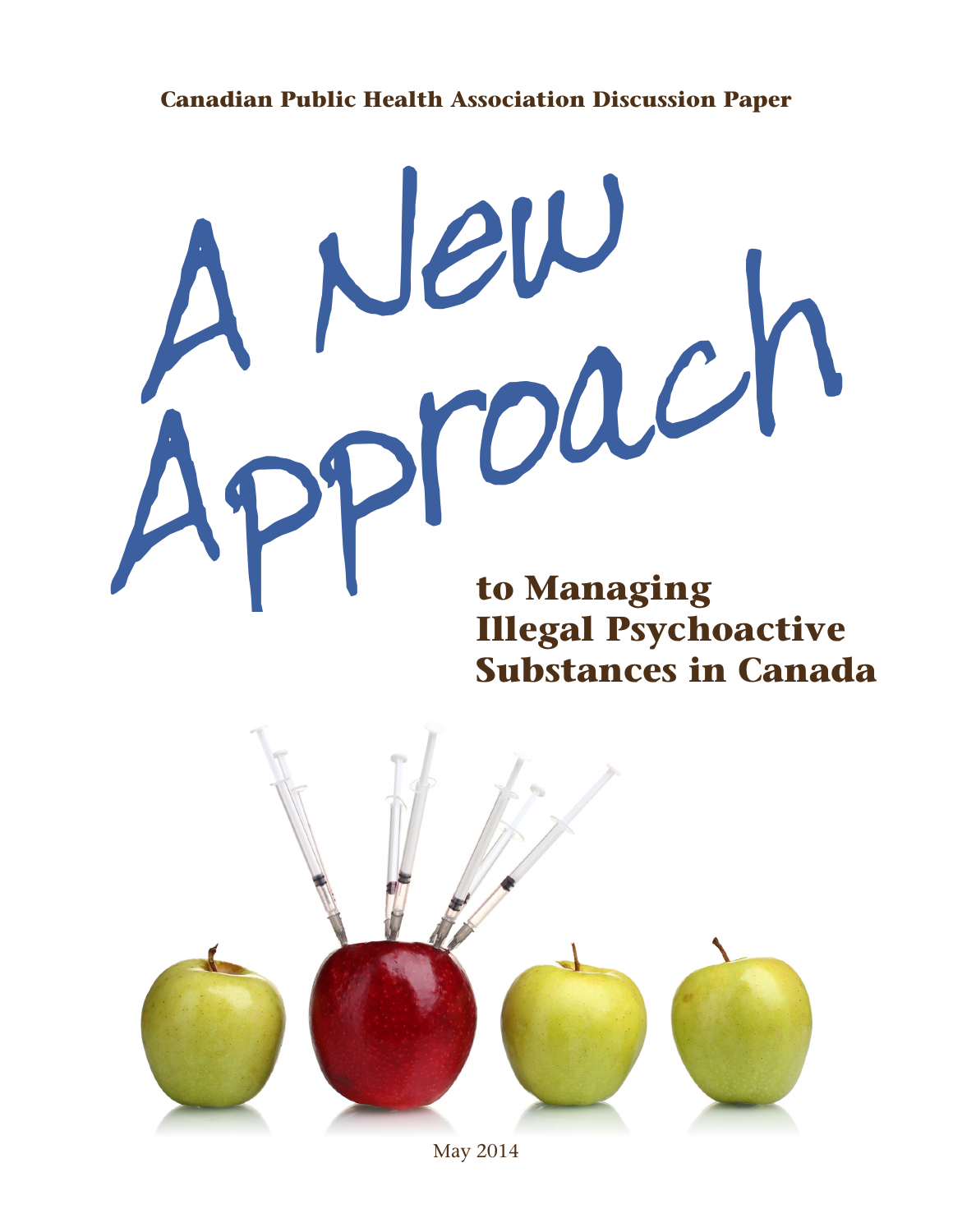The Canadian Public Health Association is a national, independent, not-for-profit, voluntary association representing public health in Canada with links to the international public health community. CPHA's members believe in universal and equitable access to the basic conditions which are necessary to achieve health for all Canadians.

CPHA's mission is to constitute a special national resource in Canada that advocates for the improvement and maintenance of personal and community health according to the public health principles of disease prevention, health promotion and protection and healthy public policy.

Copyright © 2014 Canadian Public Health Association Permission is granted for non-commercial reproduction only.

For more information, contact:

Canadian Public Health Association 404–1525 Carling Avenue, Ottawa, Ontario K1Z 8R1 Tel: 613-725-3769 Fax: 613-725-9826 E-mail: info@cpha.ca www.cpha.ca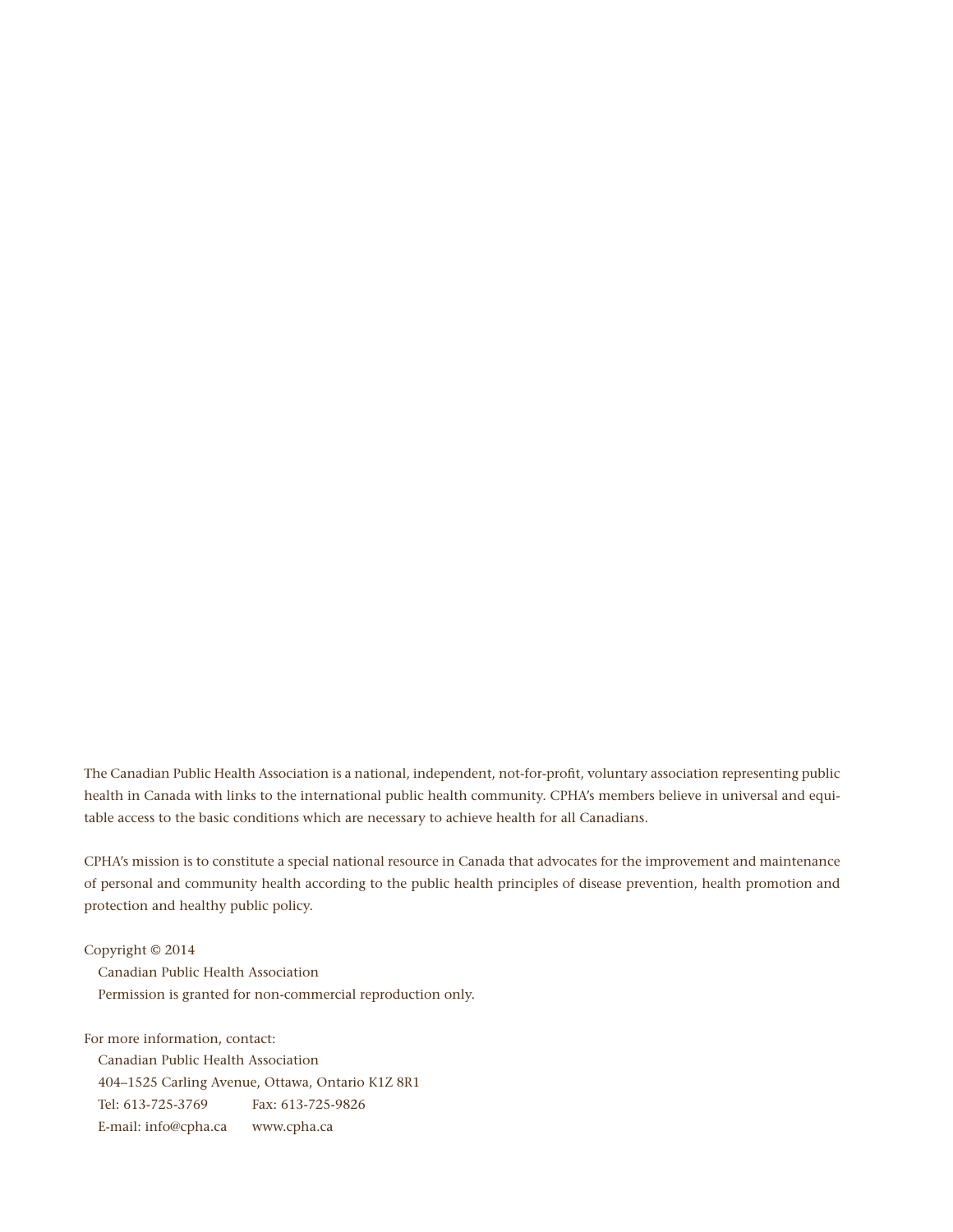

# **Canadian Public Health Association A Discussion Paper**

# **A New Approach to Managing Illegal Psychoactive Substances in Canada**

May 2014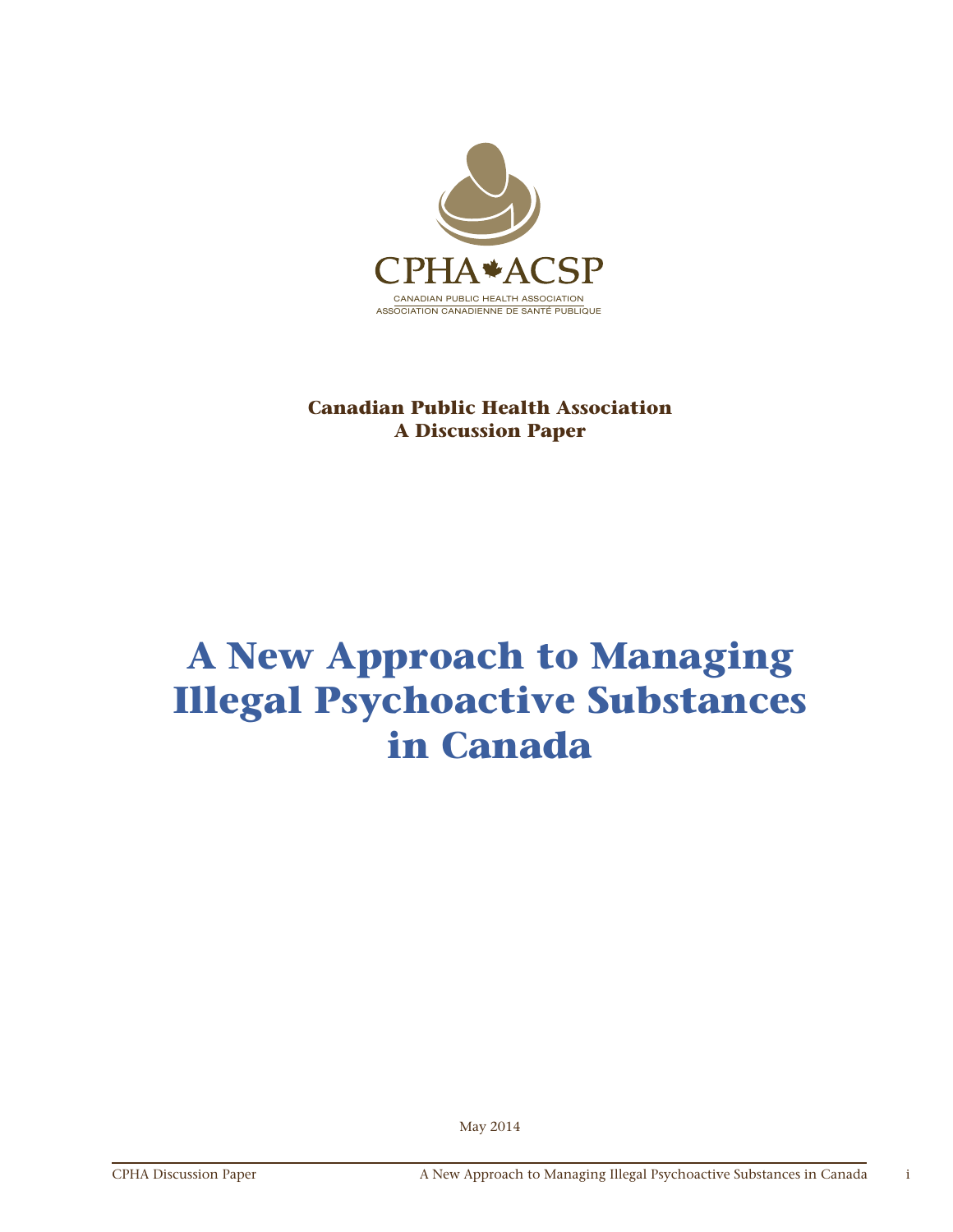*"I think what everyone believes and agrees with, and to be frank myself, is that the current approach is not working, but it is not clear what we should do."*

— Stephen Harper, Prime Minister of Canada, speaking at the Summit of the Americas regarding drug issues<sup>(1)</sup>

*"Drug policy reform should be rooted in neuroscience—not political science. It should be a public health issue, not just a criminal justice issue. That's what a 21st century approach to drug policy looks like. "* — Gil Kerlikowske, Director, National Drug Control Policy(2)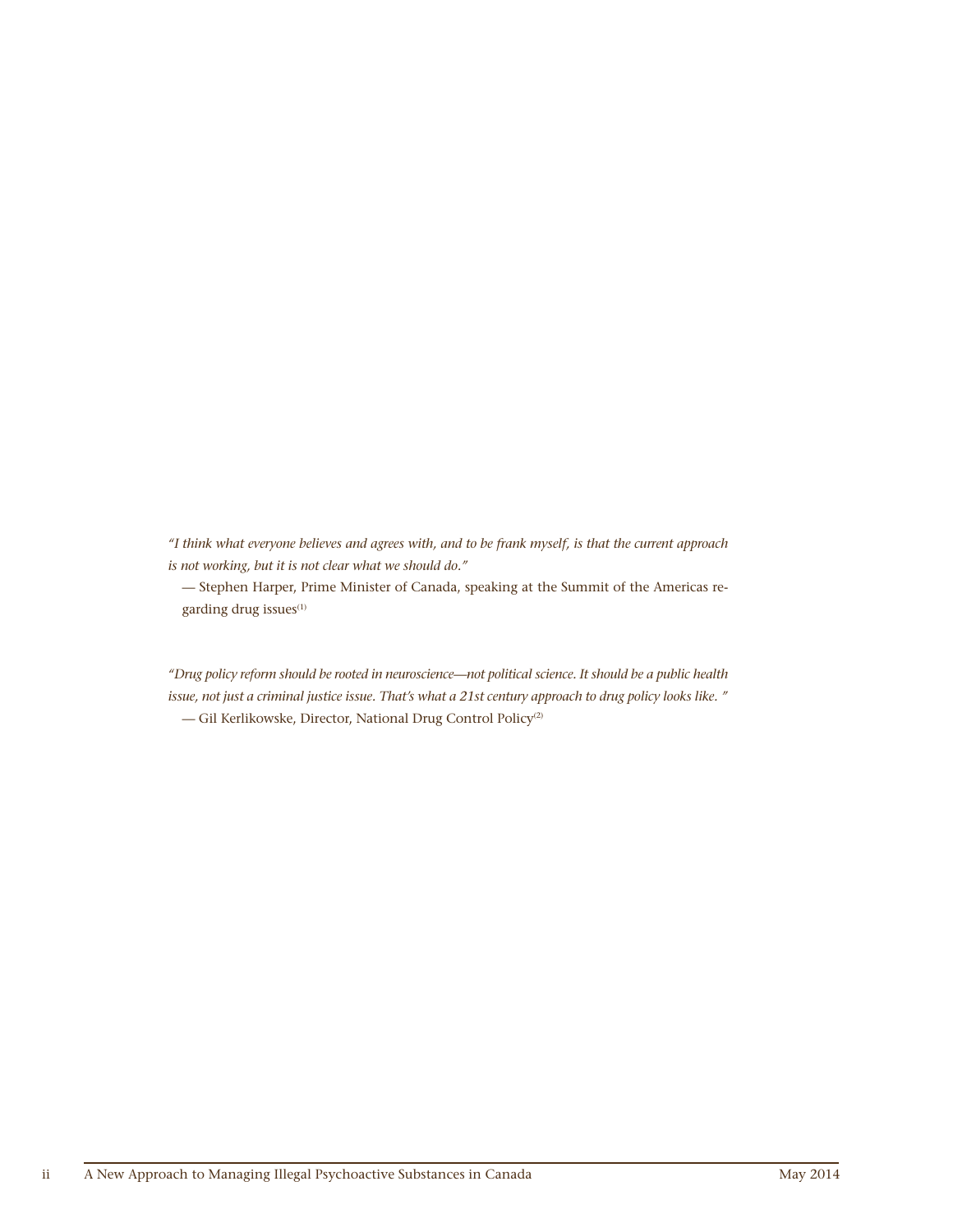# **Table of Contents**

| Appendix 1                                                             |  |
|------------------------------------------------------------------------|--|
| CPHA Resolutions and Actions Regarding Illegal Psychoactive Substances |  |
|                                                                        |  |
| Appendix 2                                                             |  |
|                                                                        |  |
|                                                                        |  |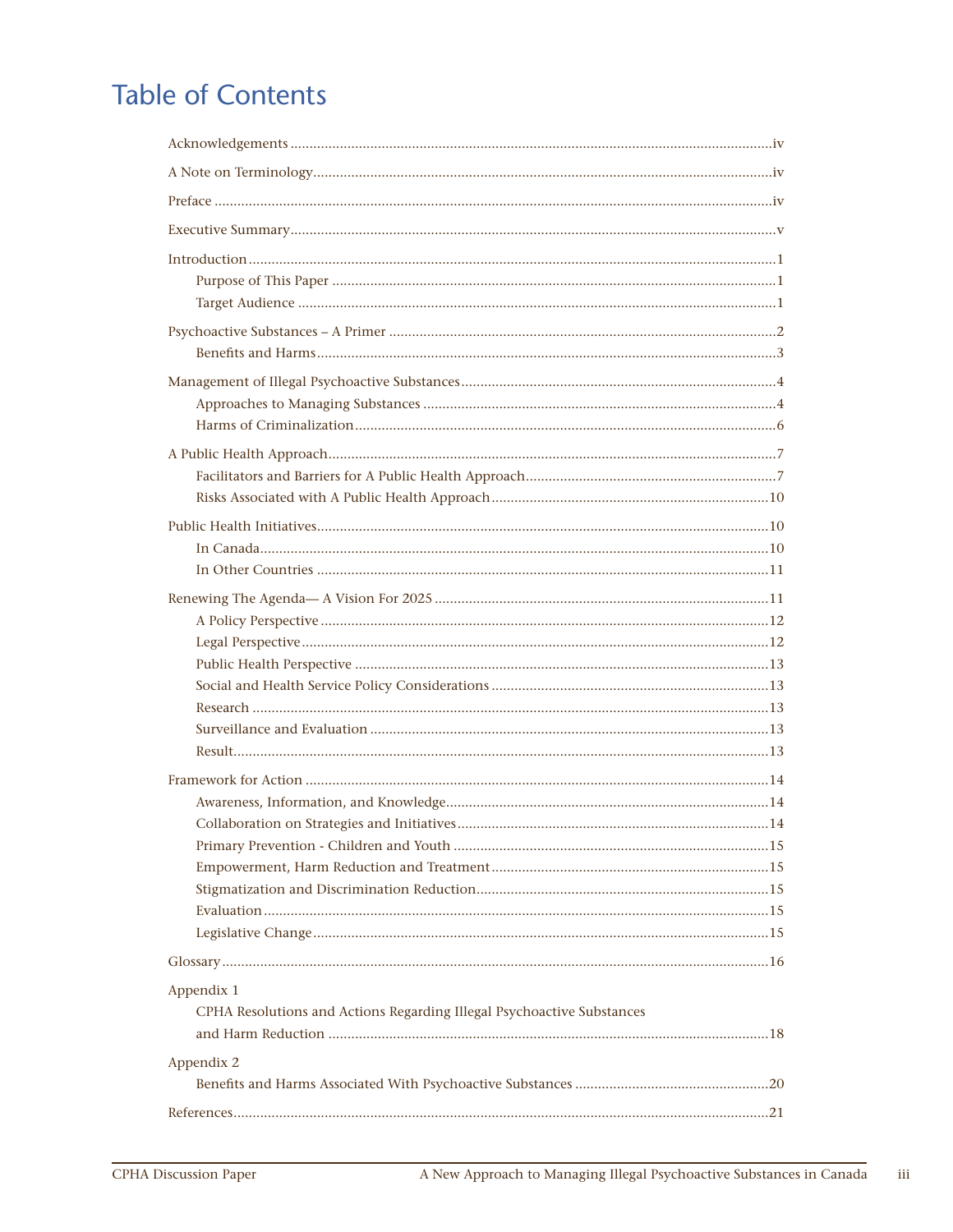### **ACKNOWLEDGEMENTS**

Parts of this paper have been adapted from "Public Health Perspectives for Regulating Psychoactive Substances - What we can do about alcohol, tobacco and other drugs" by the Health Officers Council of British Columbia,<sup>(3)</sup> with permission.

Many people were involved in the development of this paper. The Board of CPHA gratefully acknowledges the contributions of the members of the Working Group, Reference Group, volunteers, student interns, and representatives of the Victoria-based Society of Living Illicit Drug Users (SOLID – a peer run organization of people who use drugs).

### **A NOTE ON TERMINOLOGY**

There are challenges associated with language use in discussions about psychoactive substances as some terms are highly stigmatizing (for example, "addict" and "drug abuse").<sup>(4)</sup> The use of such terms creates misunderstandings about these issues and exacerbates the harms associated with problematic use. We have strived to use clear, non-stigmatizing language, and have included a glossary to support effective communication.

### **PREFACE**

Founded in 1910, the Canadian Public Health Association (CPHA) is the independent voice for public health in Canada with links to the international community. As the only Canadian non-governmental organization focused exclusively on public health, CPHA is uniquely positioned to advise decision-makers about public health system reform and to guide initiatives to help safeguard the personal and community health of Canadians and people around the world.

CPHA's membership has passed several resolutions related to illegal psychoactive substances and the need to develop strategies based on a public health approach (Appendix 1). It is also a signatory to the Vienna Declaration, which calls for "reorienting drug policies towards evidence-based approaches that respect, protect and fulfill human rights" and "implementing and evaluating evidence-based prevention, regulatory, treatment and harm reduction interventions."(5) In 2012, CPHA began development of this paper by forming a working group and reference group to assist in defining a public health approach to managing illegal psychoactive substances. This paper explicitly addresses illegal psychoactive substances as CPHA has previously published position papers on tobacco and alcohol (available on the Association's website), while the Canadian Centre for Substance Abuse is active on the issue of prescription drug misuse.

This document is presented as a discussion paper to facilitate conversations with organizations that might support a public health approach to managing illegal psychoactive substances but may suggest different approaches for accomplishing our common goals.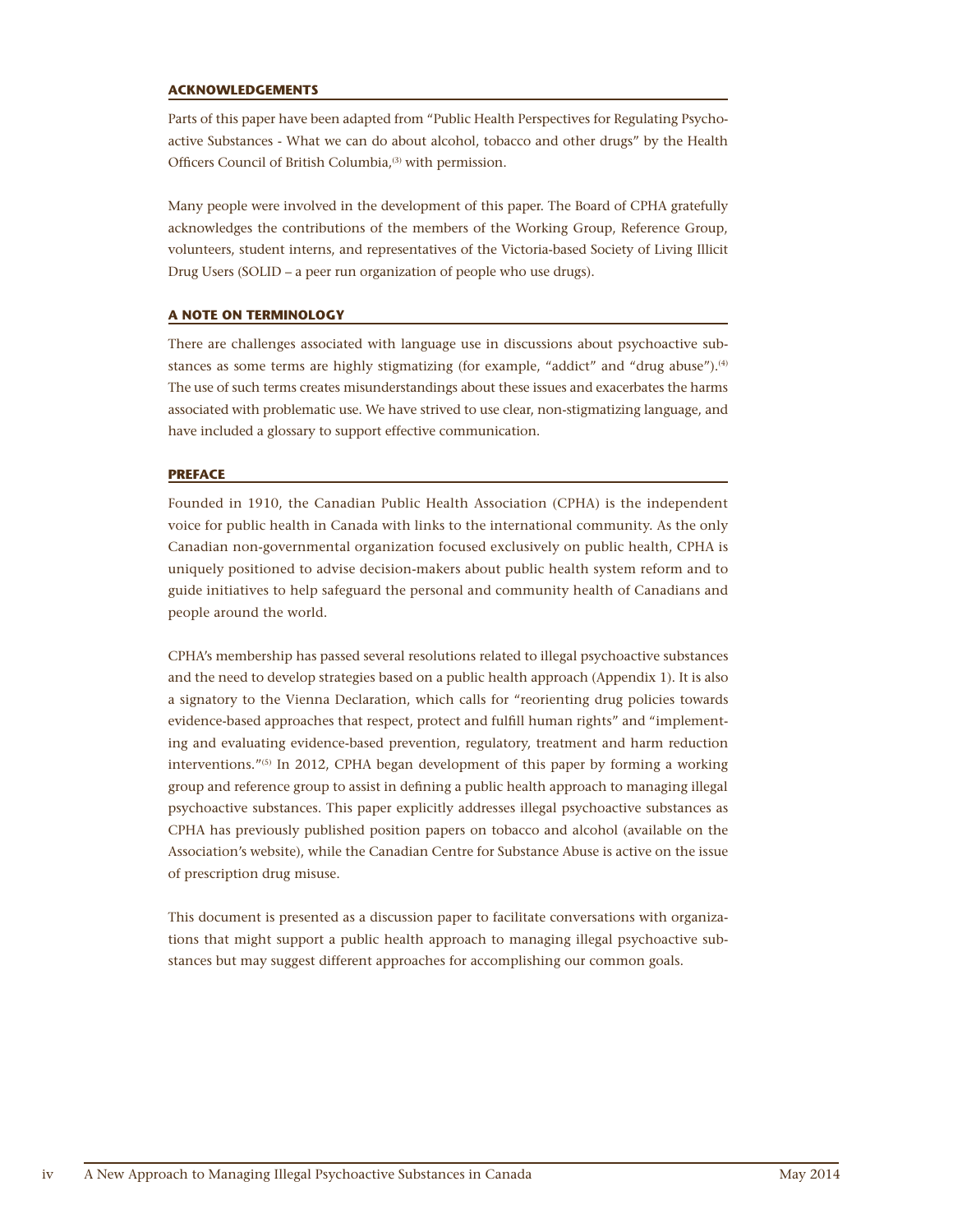# Executive Summary

Psychoactive substances have been used throughout human history in spiritual and religious rituals, for medicinal purposes, and by significant proportions of populations for individual reasons and as part of social interactions. Human interaction with these substances ranges from abstinence to a spectrum of use from beneficial to non-problematic, potentially harmful use, and the development of substance use disorders.

Societies manage the health, social, and economic consequences of these substances in a variety of ways with varying degrees of success. The effects of these approaches on the health of populations, however, are often overshadowed by attention to the direct effects of substance use on individuals. Currently, western societies manage illegal psychoactive substances largely through prohibition and criminalization. The laws and systems to control these substances often reflect the times and prevalent issues when they were developed, early in the 20th century, and do not coincide with current scientific knowledge and measurable experience concerning harm to individuals, families, or communities.

There is growing evidence, awareness, and acceptance that prohibition and criminalization are not achieving their intended objectives of reducing drug use and associated harms. Furthermore, it is becoming clear that prohibition has engendered an environment that fuels the growth of illegal markets, organized crime, violent injuries, and the deaths of users, dealers, and police. It also has adverse public health consequences such as accelerating the spread of HIV and hepatitis C, and increasing overdose deaths from concentrated and contaminated products.

An alternative to prohibition and criminalization exists: a public health approach that is based on the principles of social justice, attention to human rights and equity, evidence-informed policy and practice, and addressing the underlying determinants of health. Such an approach puts health promotion and the prevention of death, disease, injury, and disability as the central mission to guide all related initiatives. It also bases those initiatives on evidence of what works or shows promise of working. The *Canadian Charter of Rights and Freedoms* and several United Nations conventions provide the foundation on which to build a public health approach. Non-governmental organizations in many countries are advocating for evidencebased illegal psychoactive substances policy reform, and some governments are taking ground-breaking action. This shift to a public health approach provides a range of options with which to manage prevention, use and problematic use of illegal psychoactive substances. It also provides the flexibility to tailor the management approach to the substance being used.

Domestically, provincial and territorial governments are at the forefront of delivering public health services to address illegal psychoactive substances issues, while municipalities such as Vancouver, Toronto, and others have incorporated public health principles into local strategies. Internationally, countries such as Switzerland and Norway have developed innovative approaches that ensure that public health is central to their illegal psychoactive substance strategies. Their focus is on reducing harms and providing access to health services to all individuals who require them. Similarly, Australia has adopted innovative, public-health-centred approaches by expanding harm minimization initiatives. Portugal has decriminalized possession of all drugs, and Uruguay and the states of Colorado and Washington in the United States have legalized cannabis and incorporated a number of public-health-oriented measures such as government control of production and placing restrictions on sales to minors, driving while under the influence, and advertising.

CPHA supports the development of public health approaches for addressing the needs of people who use illegal psychoactive substances while recognizing the requirement for a public-health-oriented regulatory framework for the production, manufacture, distribution, product promotion, and sale of these products. To support the development and implementation of such a framework, this discussion paper describes how a shift to a public health approach can improve outcomes, articulates a vision for 2025, and provides a framework for action that addresses:

- Awareness, Information, and Knowledge;
- Collaboration on Strategies and Initiatives;
- Primary Prevention Children and Youth;
- Empowerment, Harm Reduction and Treatment;
- Stigmatization and Discrimination Reduction;
- Evaluation; and
- Legislative Change.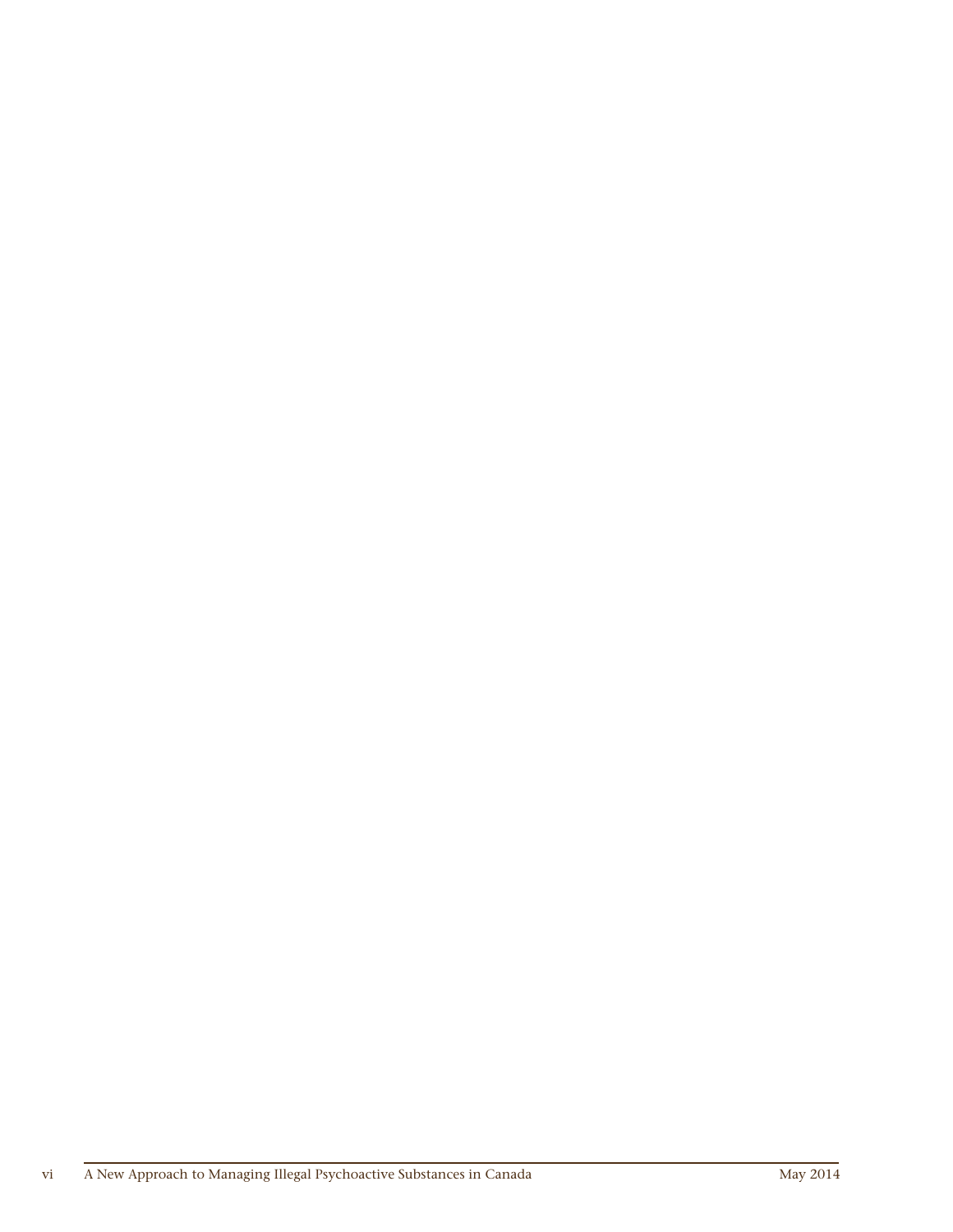# Introduction

Psychoactive substances are products that when ingested, inhaled, injected, or absorbed through mucous membranes or the skin affect a person's mental processes, but are not necessarily associated with dependence.<sup>(6)</sup>

Human beings have been consuming these substances to alter their feelings, mood, sensations, and other mental experiences for thousands of years, with beneficial and harmful consequences. Among the first known examples are the Sumerians, who in 3400 BC were cultivating the "joy plant" (opium poppies), $(7)$  while cannabis has been used medicinally in China since at least 3000 BC.<sup>(8)</sup> The advancement of chemistry as a science led to the extraction from natural sources of psychoactive substances such as distilled ethanol, nitrous oxide, and alkaloids. Examples of psychoactive substances that are in use today include alcohol-containing beverages, tobacco, cannabis, opium-poppy-derived products such as opium, heroin and morphine, psychedelic substances such as psilocybin-containing mushrooms, lysergic acid diethylamide (LSD) and ayahuasca, and stimulants such as cocaine and amphetamines. Examples also include new synthetic substances that have been developed in attempts to market alternatives to internationally controlled drugs (e.g., synthetic cannabinoids),<sup>(9)</sup> as well as certain prescription and non-prescription pharmaceuticals.

Societies manage the health, social, and economic consequences of these substances in a variety of ways and with varying degrees of success. One approach is to treat them as commodities to be promoted and freely traded, such as the approach to tobacco until the latter part of the 20th century. Other substances have been made illegal, with criminal penalties for production, possession or sale except under very limited circumstances. In Canada, psychoactive substances are managed through various regulatory approaches, ranging from commercialization (i.e., tobacco), state control (i.e., alcohol) and prescription (i.e., pharmaceutical drugs), to prohibition and criminalization (i.e., cannabis, methamphetamine, LSD, heroin). The latter approach defines the group of illegal psychoactive substances that are the subject of this paper.

The effects of social and economic policies on the health of populations have been identified by the World Health Organization as one of the most important challenges of the 21st century.(10) The management of psychoactive substances is no exception. The effect of social and economic policy on the health and well-being of those who use illegal

psychoactive substances is not as well recognized and are often overshadowed by attention to the direct effects of substance use, such as toxicity, impairment, and addiction.

In 2002 (the year for which the most recent Canadian data is available), the direct and indirect costs associated with illegal psychoactive substances were estimated at \$8.24 billion, which accounted for 20.7% of the total cost of problematic psychoactive substance use in Canada; the remaining 79.3 % of costs (\$31.55 billion) were associated with tobacco and alcohol use.<sup>(12)</sup> Pharmaceutical psychoactive drugs, such as those serving psychiatric or pain management purposes, can also be associated with significant adverse individual and public health effects if used incorrectly, as described in the national strategy concerning prescription drug harms, $(13)$ but national data on these harms are limited.

# **Purpose of this Paper**

The purpose of this paper is to review the available information concerning the use, management, and harms of currently illegal psychoactive substances, and to provide recommendations for a future direction. The goals are to identify options and stimulate discussion that could lead to implementation of a public health approach to managing these substances. The intended outcome is to improve population health, reduce health inequities, and prevent deaths, illnesses, injuries, and disabilities associated with both the use of illegal psychoactive substances, and the policies of prohibition and criminalization currently used to manage them.

# **Target Audience**

This paper supports CPHA's initiative to facilitate a discussion on this topic and provide a framework for action that identifies specific areas for activity, which are linked to our partners and stakeholders, including:

- the public health community;
- other non-governmental organizations and professional associations;
- federal, provincial, territorial, First Nations, Métis, and Inuit governments;
- opposition parties; and
- educational institutions.

The paper may also be of interest to concerned citizens and groups, and may be used by CPHA and other key actors to communicate public health concepts, educate the general public, and gain public support for a public health approach to illegal psychoactive substances.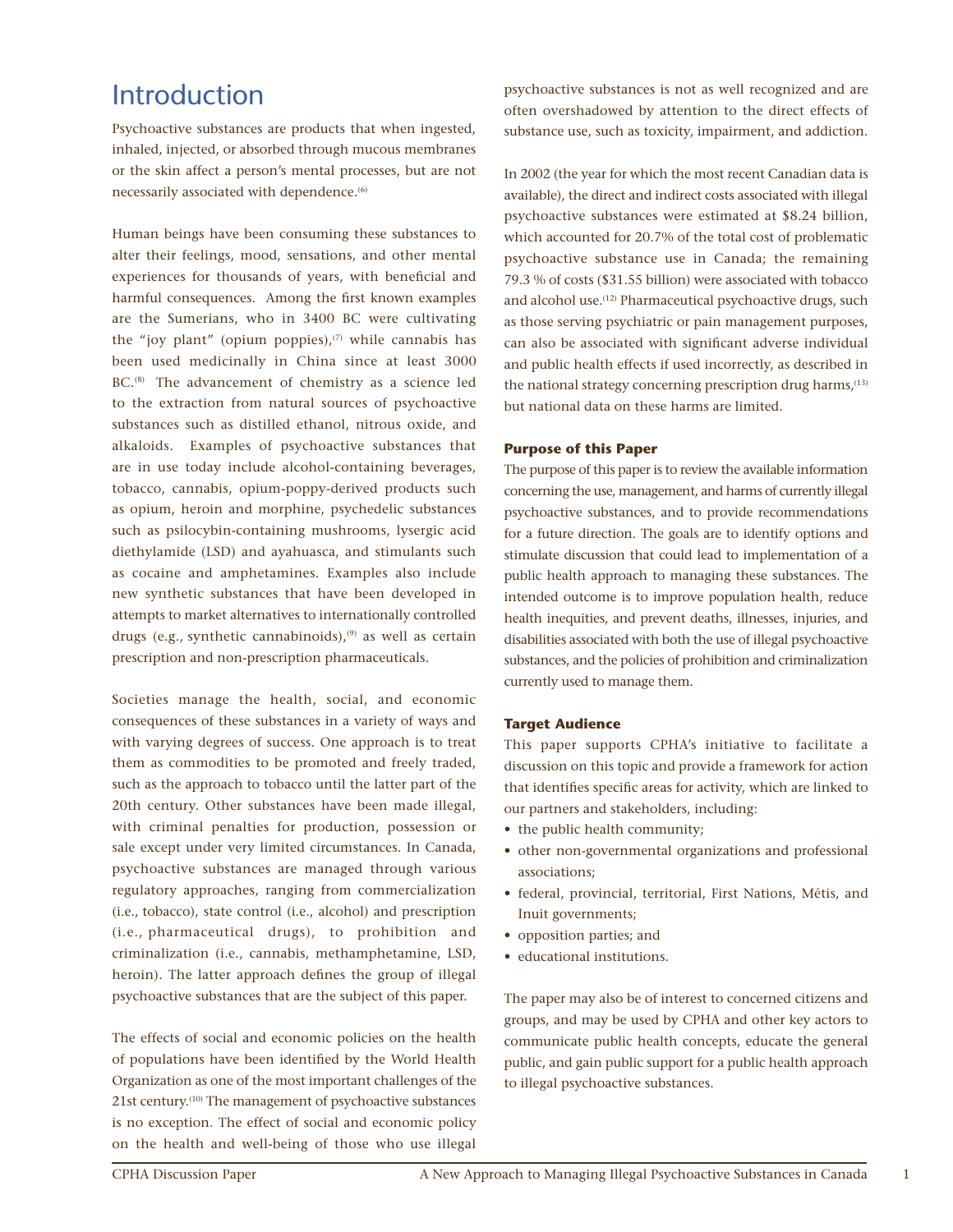# Psychoactive Substances – A Primer

Psychoactive substances are chemicals that cross the bloodbrain barrier and affect mental functions such as sensations of pain and pleasure, perception, mood, motivation, cognition, and other psychological and behavioral functions. The term "psychoactive" does not necessarily mean that the substance is linked to dependence or addiction.

Human interaction with such substances ranges from abstinence to a spectrum of use from beneficial to nonproblematic use and potentially harmful use, to the development of substance use disorders (see Figure 1). International data confirm that people may experience a full range of use patterns, and that these patterns often involve consuming different substances at different times.(9)

Data from the 2012 Canadian Alcohol and Drug Use Monitoring Survey<sup>(14)</sup> indicate that:

- 10.2% of respondents used cannabis in the last year, 20.3% of respondents aged 15–24 had used cannabis and 8.4% of respondents aged 25+ had used cannabis;
- 1.1% used cocaine or crack;
- 0.6% used ecstasy; and
- 1.1% used hallucinogens.

Globally in 2010, it was estimated that between 3.6% and 6.9% of people (167 and 315 million people) between the ages of 15 and 64 used an illegal substance.<sup>(15)</sup>

In 2008, 17% of HIV infections in Canada were found in people who injected illegal psychoactive substances, while 66% of people who injected these substances have or have had hepatitis C.<sup>(18)</sup> Overdose accounted for 56.5% of illegal-psychoactive-substance-related deaths, and suicides related to these substances accounted for 17.4% of illegalpsychoactive-substance-related deaths.<sup>(19)</sup> In North America, illegal psychoactive substances rank tenth as a major risk factor for disease burden.<sup>(20)</sup> This ranking may be an underestimate as the harms associated with prohibition and criminalization are poorly estimated.

The total cost of harms related to psychoactive substances (including alcohol and tobacco) in Canada was estimated at \$39.8 billion for 2002 (which includes direct and indirect costs, as well as direct law enforcement costs) with \$8.2 billion (20.7%) associated with illegal substances.<sup>(12)</sup> The remainder was associated with tobacco and alcohol-related costs. Of the costs associated with illegal substances, \$148 million was directed to prevention and research, while \$5.4 billion was classified as law enforcement costs.<sup>(12)</sup>

The Auditor General of Canada estimated that the size of the Canadian illegal market for these substances was  $$7$  to  $$18$  billion per year, in 2001.<sup>(21)</sup> The international market has been estimated at between \$100 billion and \$1 trillion.<sup> $(22)$ </sup> The economic activities associated with this market are outside the control of governments and unavailable for public use. They support organized crime, and their highly lucrative nature is an incentive for new recruits to the illegal drug market.

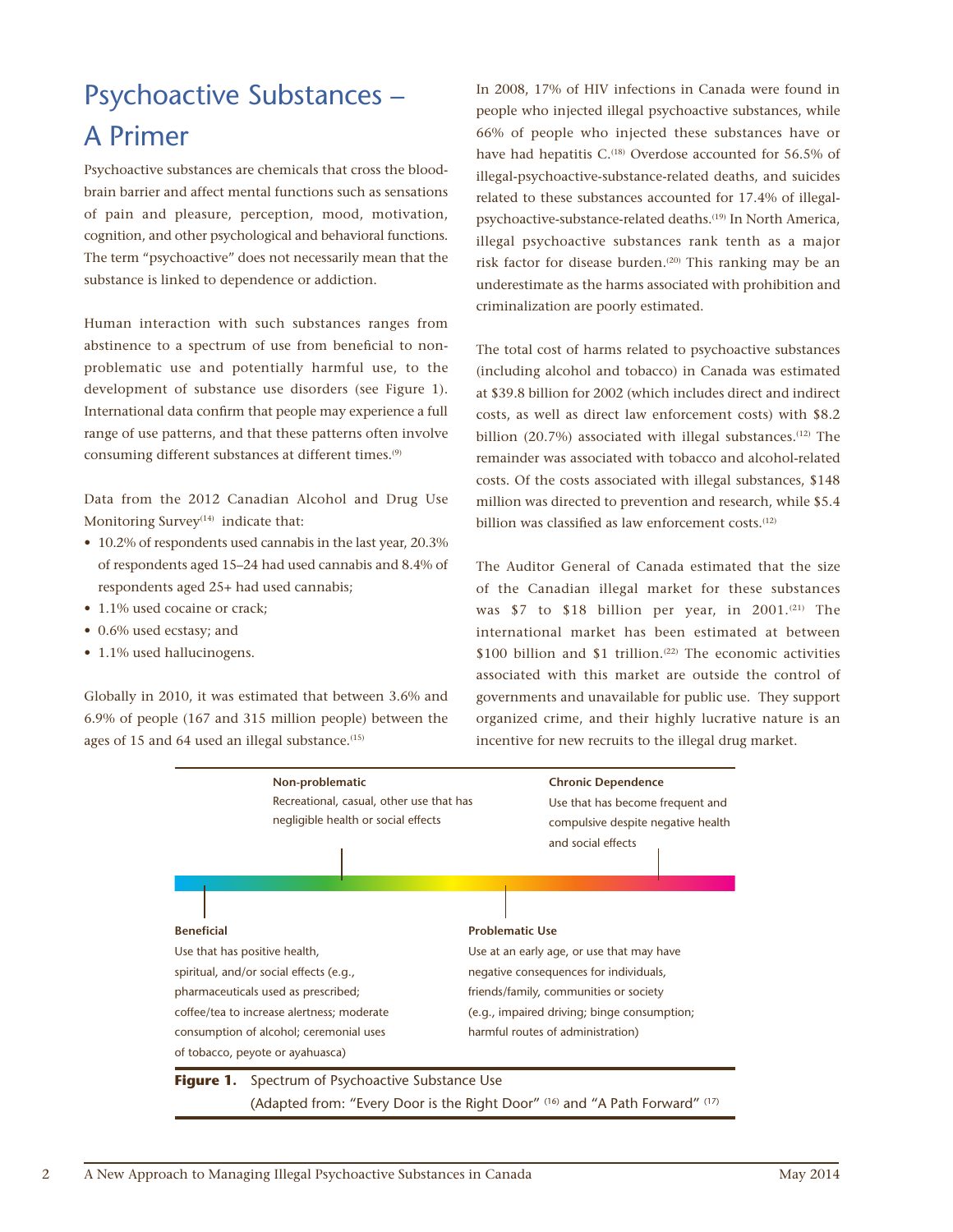### **Benefits and Harms**

Psychoactive substance use is deeply embedded in human societies and is a complex set of behaviours arising from interactions among individuals and their physical, social, economic, and political environments.<sup>(23)</sup> It is important to recognize that these substances can also be used in pursuit of health and well-being<sup>(24)</sup> and that people consume substances for a wide variety of reasons including the anticipation of experiencing real or perceived benefits (e.g., improved social interaction, facilitated sexual behavior, improved cognitive performance, counteracting fatigue, facilitated recovery from and coping with psychological stress, self-medication for mental problems, improved physical appearance and attractiveness, and sensory curiosity — expanded perception horizon, euphoria, hedonia, and high<sup>(25)</sup>).

Substance use is also mediated by complex interactions among supply, demand, availability, accessibility, context, social norms, and the laws that govern these activities. The interaction of these factors leads to consumption and use patterns that result in harms and benefits, some of which may be mitigated or aggravated when health, social, and criminal justice services are brought to bear. Figure 2 presents a model of the inter-relationship of the determinants for harms and benefits, and Appendix 2 provides a summary of the physical, psychological, social, and economic benefits and harms associated with illegal psychoactive substances.

Scientific understanding of the determinants of problematic substance use and associated harms points consistently to the interaction of genetic, psychological, and social factors.(26) Social determinants of health such as poverty, homelessness, unemployment, and lack of social support also play key roles in determining health consequences of substance use.<sup>(27)</sup> Similarly, problematic substance use and dependency is strongly associated with a history of early physical or psychological trauma such as mental or physical distress, peer influence and dependency, physical and/or sexual abuse, abandonment, and co-morbidity involving mental illness and substance dependence.<sup>(28, 29)</sup> Many of these drivers are outside the ambit of the public safety and health care systems, but fall within the realm of public health.

Reducing "health inequity"(10)\* has become an important objective of public health initiatives. The current approach to illegal substances, which relies on criminalization and punishment, often aggravates existing inequities in society by its differential application and effect on groups



permission from Public Health Perspectives for Regulating Psychoactive Substances by the Health Officers Council of BC.(3))

that already experience the adverse effects of inequity resulting from their social circumstances.<sup>(30)</sup> These effects are further compounded by the differential negative effects of criminalization. Within this context, a 2014 national meeting of Canadian peer-run organizations of people who use drugs, identified the following priority issues: (11)

- 1. Lack of access to affordable housing and gentrification;
- 2. Stigma and discrimination in access to housing and health care services;
- 3. Police harassment, criminalization, and the need for drug policy reform; and
- 4. Lack of harm reduction services, particularly in rural areas.

Health inequity is defined as unfair, systematic differences in health that are judged to be avoidable by reasonable action.<sup>(10)</sup>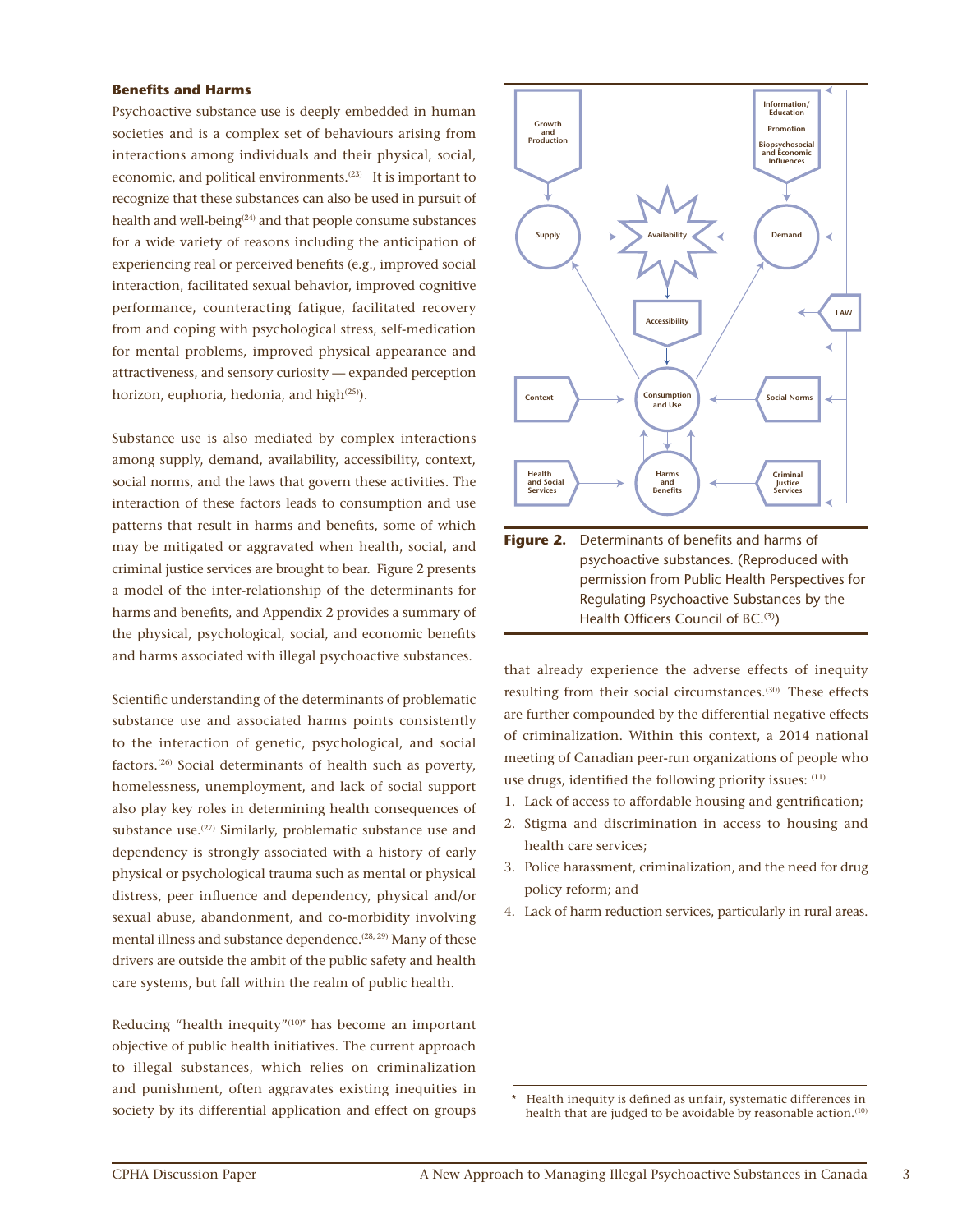# Management of Illegal Psychoactive Substances

The international drug control system is regulated by organizations that are part of the United Nations (UN) and include the Commission on Narcotic Drugs, the Office of Drugs and Crime, and the International Narcotics Control Board (INCB), as well as adjunct agencies that provide advice to the Commission on Narcotic Drugs, such as the Expert Committee on Drug Dependence of the World Health Organization. The INCB was established specifically to oversee the compliance of national governments with the UN's narcotic drugs control conventions. These conventions include the *1961 UN Single Convention on Narcotic Drugs*, the *1971 Convention on Psychotropic Substances*, and the *1988 UN Convention against Illicit Traffic in Narcotic Drugs and Psychotropic Substances*. The UN Convention of 1988 further obligates countries to criminalize non-medical production, sale, transport, and distribution of these substances, but does not require criminal penalties for their possession or use per se.(32) These conventions form the policy underpinnings for the prohibition and criminalization of illegal psychoactive substances, and are agreed to by the majority of national governments.

In Canada, federal law to prohibit certain psychoactive substances began with the *Opium Act* of 1908, and has evolved into the *Controlled Drugs and Substances Act* (CDSA) of 1996, which criminalizes activities (including possession) for substances listed in five Schedules.<sup>(33)</sup> This Act also permits certain controlled substances to be produced, traded, and possessed for medical or scientific purposes if authorized according to the Act or its regulations (for example, the possession of cannabis under the Marihuana for Medical Purposes Regulation $(34)$ ).

The laws and systems to control many psychoactive substances that are currently in place were developed in the early 20<sup>th</sup> century and were based on racism, fear, political, moral, and economic agendas, and the scientific and medical knowledge available at the time.(35, 36) Since then, the available scientific knowledge, public health principles and experience of benefits and harms to individuals, families, or communities have evolved and alternatives to the existing approaches are being investigated.

In 2002, the Special Senate Committee on Illegal Drugs $(37)$ identified the failures and harms of the current approach. This Committee emphasized that, in a democracy, criminal sanctions are a last resort and the State is responsible for creating a safe environment for its citizens. The Committee's recommendations included:

- adoption of an integrated policy to respond to the risks and harmful effects of psychoactive substances covering the range of substances; and
- amendment of the *Controlled Drugs and Substances Act* to create a criminal exemption scheme for cannabis.

Similar recommendations continue to be expressed by the Canadian scientific community, as well as professional and civil society groups.(3, 38-40)

# **Approaches to Managing Substances**

Societies around the world have employed a variety of approaches to manage psychoactive substances. Most have relied on legislation and other regulatory tools, rather than public health approaches. These approaches are identified in Figure 3. This figure shows that the health and social harms associated with substances are at their maximum when their management is dominated by the extremes of regulation – either criminal prohibition or commercialization. Minimal health and social harms occur at the point where public health measures have been implemented. The particular approach selected has most often been the result of a combination of history, political ideology, culture, religion, economics, health and social considerations, and the pharmacological category of substance being managed. Table 1 provides information on the approaches that are used to implement substance control policy in Canada, some of its associated benefits and harms, and identifies examples of psychoactive substances that each approach targets.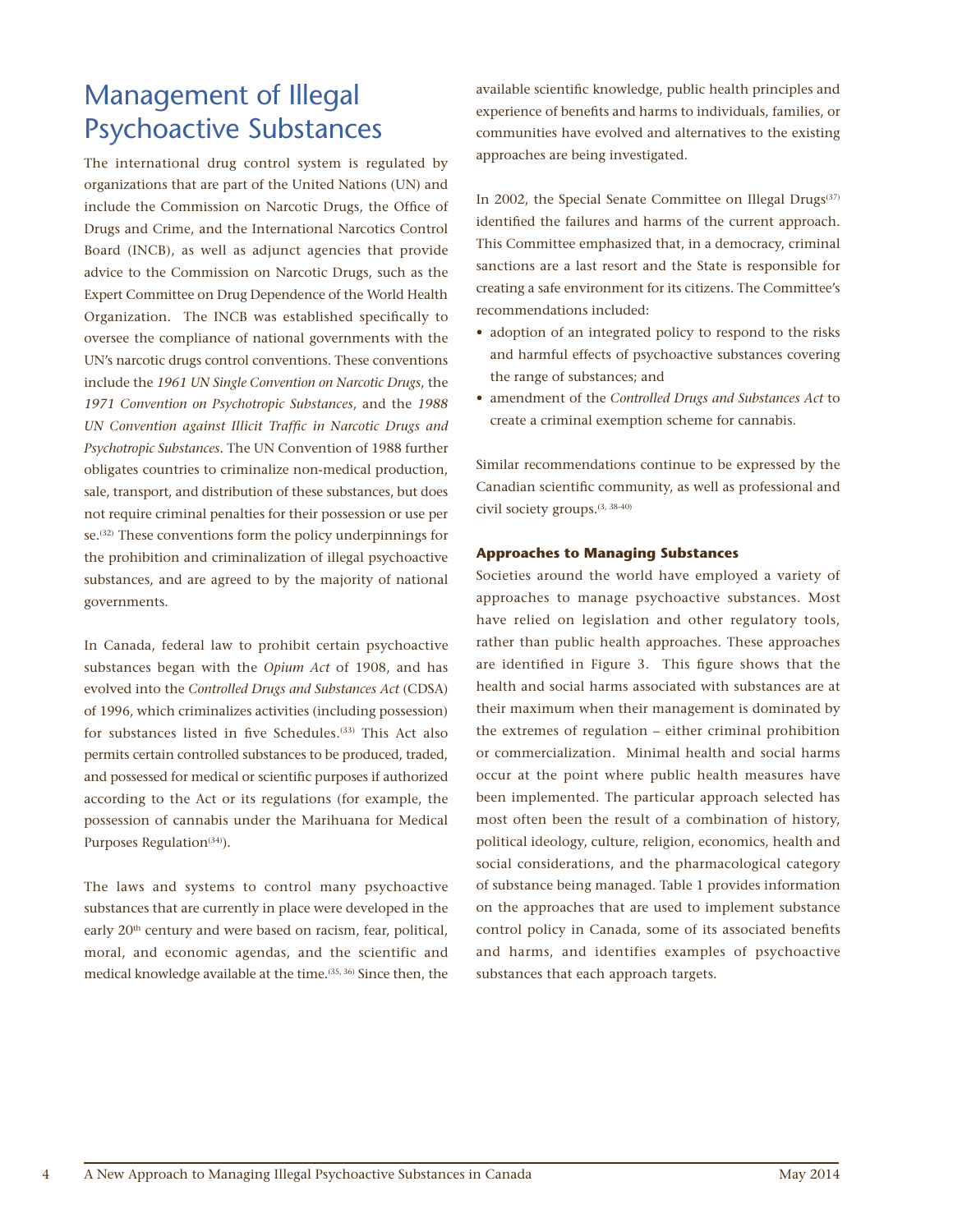

| <b>Policy</b><br><b>Approach</b> | <b>Definition</b>                                                                                                                                                                                                                                  | <b>Tools</b>                                                                                                                                                             | <b>Benefits and Harms</b>                                                                                                                                                                                                                                                                                                    | <b>Example of a</b><br>psychoactive substance<br>being managed |
|----------------------------------|----------------------------------------------------------------------------------------------------------------------------------------------------------------------------------------------------------------------------------------------------|--------------------------------------------------------------------------------------------------------------------------------------------------------------------------|------------------------------------------------------------------------------------------------------------------------------------------------------------------------------------------------------------------------------------------------------------------------------------------------------------------------------|----------------------------------------------------------------|
| Criminalization                  | Using criminal<br>law to denounce.<br>deter, punish, and<br>rehabilitate those<br>who use substances;<br>and to reduce the<br>associated harms<br>on individuals,<br>their communities,<br>broader society, and<br>the international<br>community. | <b>Controlled Drugs</b><br>and Substances<br>Act, surveillance,<br>arrests, criminal<br>trials, fines,<br>imprisonment,<br>probation orders,<br>and criminal<br>records. | <b>Benefits:</b> decrease in<br>organized crime when<br>enforcement activities are<br>effectively targeted.<br>Harms: organized criminal<br>activities. <sup>(42)</sup> violence,<br>increased availability and<br>potency of substances, (43)<br>ineffective deterrent, <sup>(44)</sup> social<br>effects of incarceration. | Cannabis, heroin, LSD,<br>cocaine                              |
| State Control <sup>(45)</sup>    | Government<br>monopolies or<br>partial monopolies<br>on substances.                                                                                                                                                                                | Government<br>controls<br>production,<br>marketing,<br>and/or<br>distribution of<br>substances.                                                                          | <b>Benefits: Potential to</b><br>limit sale, marketing, and<br>consumption of products.<br>Harms: Product promotion<br>may lead to increased<br>consumption.                                                                                                                                                                 | Alcohol                                                        |

| Table 1. | Benefits and Harms Associated with Control Policy Approaches |  |  |
|----------|--------------------------------------------------------------|--|--|
|          |                                                              |  |  |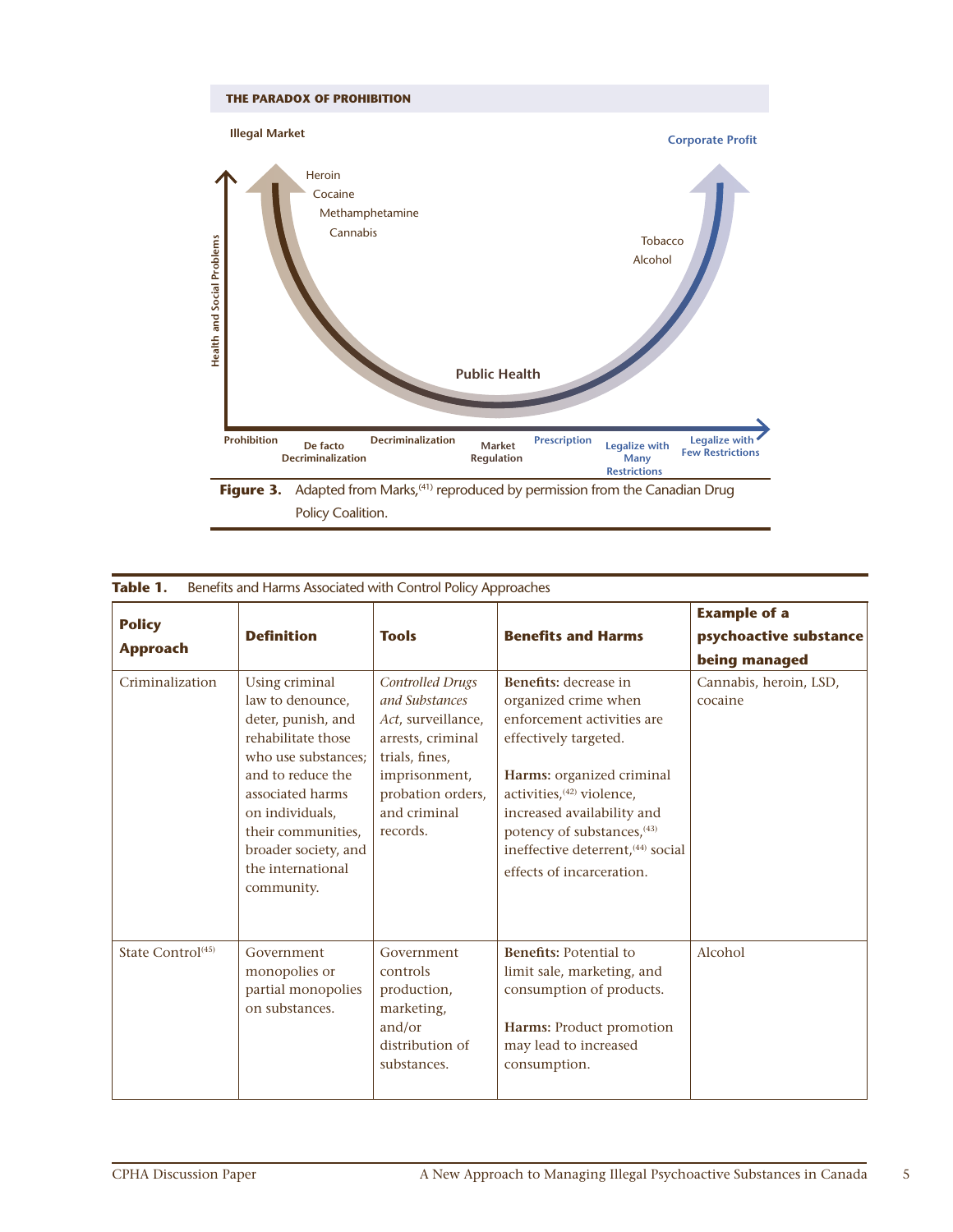| Commercialization Free market | perspective<br>to managing<br>substances as<br>commodities.                                                                                                       | Promotion<br>through<br>advertising and/or<br>sponsorship.                                                                              | <b>Benefits:</b> Stricter government<br>interventions.<br>Harms: Profit is driving force,<br>which may lead to sales<br>promotion and maximization<br>of consumption.                                                                                                                                                                                   | Tobacco                                                                                                                                |
|-------------------------------|-------------------------------------------------------------------------------------------------------------------------------------------------------------------|-----------------------------------------------------------------------------------------------------------------------------------------|---------------------------------------------------------------------------------------------------------------------------------------------------------------------------------------------------------------------------------------------------------------------------------------------------------------------------------------------------------|----------------------------------------------------------------------------------------------------------------------------------------|
| Prescription                  | Health professionals<br>provide access to<br>drugs, with intent<br>to maximize the<br>medical benefits<br>and minimize the<br>harms associated<br>with substances | Prescription<br>from healthcare<br>providers, and<br>dispensation<br>by pharmacists.<br>Product<br>promotion<br>through<br>advertising. | <b>Benefits:</b> Effective for<br>reducing the harms associated<br>with the criminalization of<br>opioids. <sup>(46)</sup><br>Harms: Prone to promotion<br>by pharmaceutical companies<br>to healthcare providers<br>and direct-to-consumer<br>marketing, <sup>(13)</sup> potential for the<br>sale of legitimate prescriptions<br>on the black market. | Methadone replacement<br>therapies for heroin,<br>Oxycontin, codeine;<br>stimulants for attention<br>deficit/hyperactivity<br>disorder |

# **Harms of Criminalization**

It is important to distinguish the direct harms from consuming substances from the indirect harms of policies that seek to manage those same substances. The policy of prohibition has failed to be an effective deterrent to substance use, $(44)$  and is increasingly recognized as having many harmful consequences,<sup>(4, 40, 42, 43, 47-55)</sup> including:

- Institutionalized organized crime, illegal markets, corruption, and criminal organizations that produce crime, violent injuries, and deaths;
- Accelerated spread of infectious diseases such as HIV and hepatitis by inhibiting the provision of sterile needles, crack pipe kits and opioid maintenance treatment;
- Promotion of HIV and hepatitis transmission among incarcerated people due to lack of prevention and/or harm reduction services in these settings;
- Enforcement activities that drive people who use illegal drugs away from prevention and care services into environments with increased risk of injury, disease, and other harms;
- Increased availability and potency of illegal drugs resulting in hospitalizations and overdose deaths from concentrated and contaminated products;
- Expenditure of personal resources on substances, to the detriment of basic needs such as nutrition, housing, transportation, etc.;
- Forced involvement in illegal activities;
- Creation and aggravation of health and social problems

due to stigmatization and discrimination that result from criminalization, including increased health and social inequities based on, for example, gender, ethnicity, class and sexual identity;

- Crowding and slowing of criminal justice systems as a result of unsustainably high arrest, prosecution, and incarceration rates;
- Criminal detention of people who are accused of possessing illegal substances;
- Further marginalization of people who use drugs with difficult health, psychological, and social problems;
- Property damage and community disruption;
- Substance displacement where users move to other, potentially more hazardous products when supplies are disrupted;
- Ineffective school-based education for young people;
- Ecological harms related to aerial spraying of herbicides for crop control, toxicity of unregulated laboratory chemical waste disposal, and consumption of energy for growing cannabis indoors;
- Opportunity costs of allocating resources into law enforcement, judicial and correctional/penal approaches, with consequent scarcity of resources for public health and social development approaches; and
- Restrictions on research concerning their therapeutic and beneficial use (e.g., psychedelic medicine, cannabis therapeutics), as well as restricting the application of such research into mainstream therapeutic practices.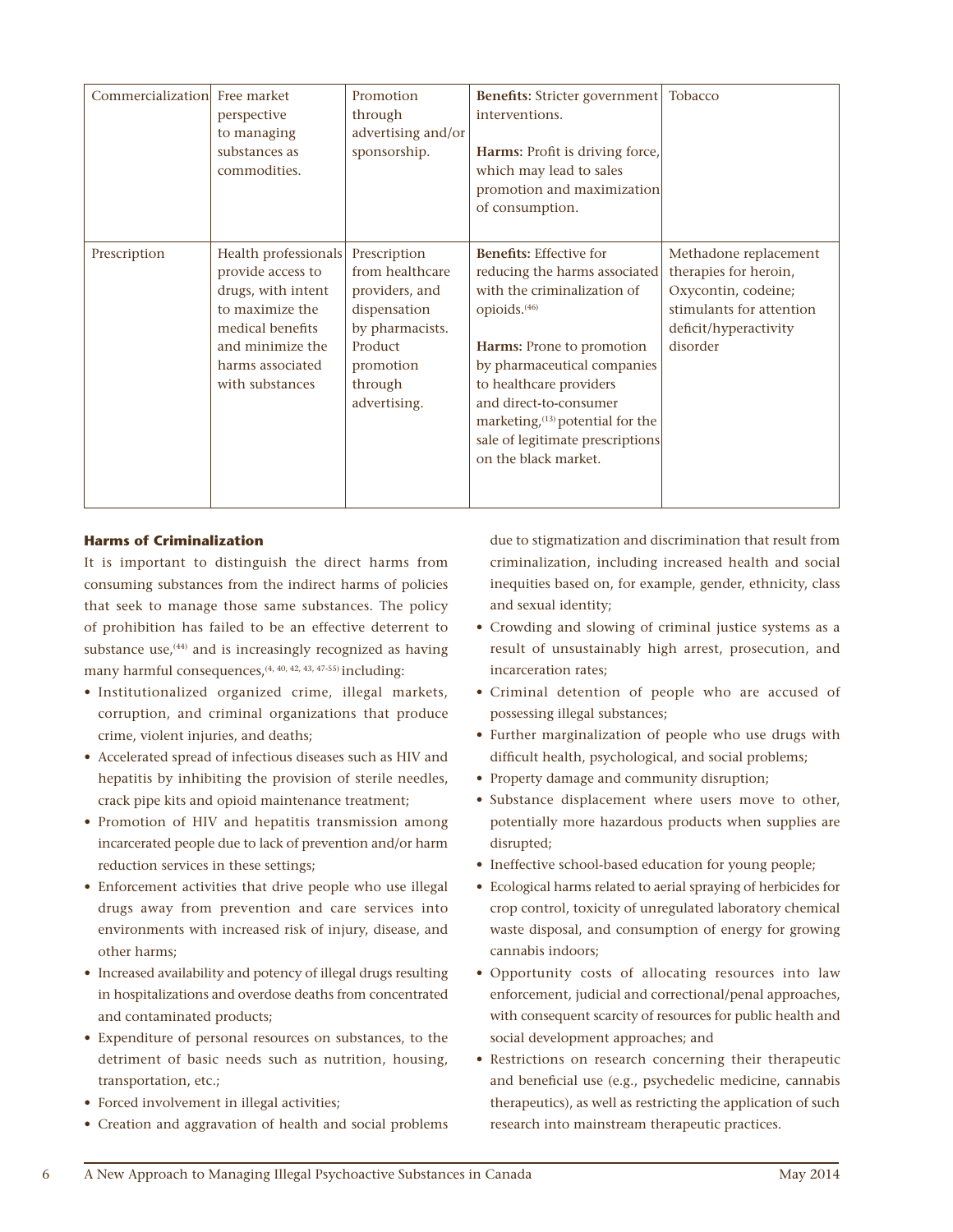# A Public Health Approach

There is an increasing awareness of the effects of prohibition and criminalization, and that these approaches are not reducing illegal substance availability, use and associated harms.(37, 50, 56-59) There is, however, growing interest in exploring innovative, evidence-based approaches and alternative strategies, despite uncertainty regarding potential benefits and harms.

This interest can be addressed by adopting a public health approach based on the principles of social justice, attention to human rights and equity, evidence-informed policy and practice, and addressing the underlying determinants of health. Such an approach would place health promotion, health protection, population health surveillance, and the prevention of death, disease, injury, and disability as the central tenet of all related initiatives. It would also mean basing those initiatives on evidence of what works or shows promise of working. It provides an organized, comprehensive, and multi-sectoral effort directed at maintaining and improving the health of populations.<sup>(60-62)</sup> The Canadian Charter of Rights and Freedoms<sup>(63)†</sup> and several United Nations conventions<sup>‡</sup> provide the social foundation on which to build a public health approach.

A public health approach is driven by identifying and then acting on the determinants of health across the life course. This includes addressing physical, biological, psychological, and social determinants of health (such as wealth distribution, education, housing, social inclusion and other social conditions), as well as the determinants of social and health inequities (such as power imbalance, racism, classism, ageism, and sexism). It recognizes that problematic use is often symptomatic of underlying psychological, social, or health issues and inequities, emphasizes evidence-based, pragmatic initiatives, and takes into consideration social justice, equity, respect for human rights, efficiency, and

sustainability. As such, it includes the perspective of people who use or are affected by problematic substance use.<sup>(64)</sup>

Incumbent to his approach is the concept that those who work with people affected by, or on issues concerning illegal psychoactive substances have the necessary education, training and skills to understand and respond to the needs of substance users and their families. This knowledge base includes an understanding of the relationship between substance use and mental disorders.

A public health approach ensures that a continuum of interventions, policies, and programs are implemented that are attentive to the potential benefits and harms of substances, as well as the unintended effects of the policies and laws implemented to manage them. The goal of a public health approach is to promote the health and wellness of all members of a population and reduce inequities within the population, while ensuring that the harms associated with interventions and laws are not disproportionate to the harms of the substances themselves.

In this context, a public health approach includes the following strategies:<sup>(62)</sup>

- health promotion as described in the *Ottawa Charter for Health Promotion*; (65) §
- health protection;
- prevention and harm-reduction;
- population health assessment;
- disease, injury, and disability surveillance; and
- evidence-based services to help people who are at risk of developing, or develop problems with substances.

# **Facilitators and Barriers for a Public Health Approach**

The facilitators and barriers for various policy considerations that may affect the shift to a public health approach in Canada are described in Table 2. These include:

- values and principles;
- economics;
- infrastructure;

<sup>†</sup> Section 7 of the *Canadian Charter of Rights and Freedoms* provides for "…the right to life, liberty and security of the person and the right not to be deprived thereof except in accordance with the principles of fundamental justice" and was used as the legal argument for the Supreme Court decision concerning "Insite" the supervised consumption facility in Vancouver, as under Canadian law addiction is considered an illness.

<sup>‡</sup> The *International Covenant on Civil and Political Rights*, the *International Covenant on Economic, Social and Cultural Rights*, the C*onvention against Torture and other Cruel, Inhuman and Degrading Treatment*, the *Declaration on the Rights of Indigenous Peoples*, and the *International Convention on the Protection and Promotion of the Rights and Dignity of Persons with Disabilities*. (92)

<sup>§</sup> The *Ottawa Charter for Health Promotion* describes a series of approaches that address: building healthy public policy, creating supportive environments for health, strengthening community action, developing personal skills, and reorienting health services.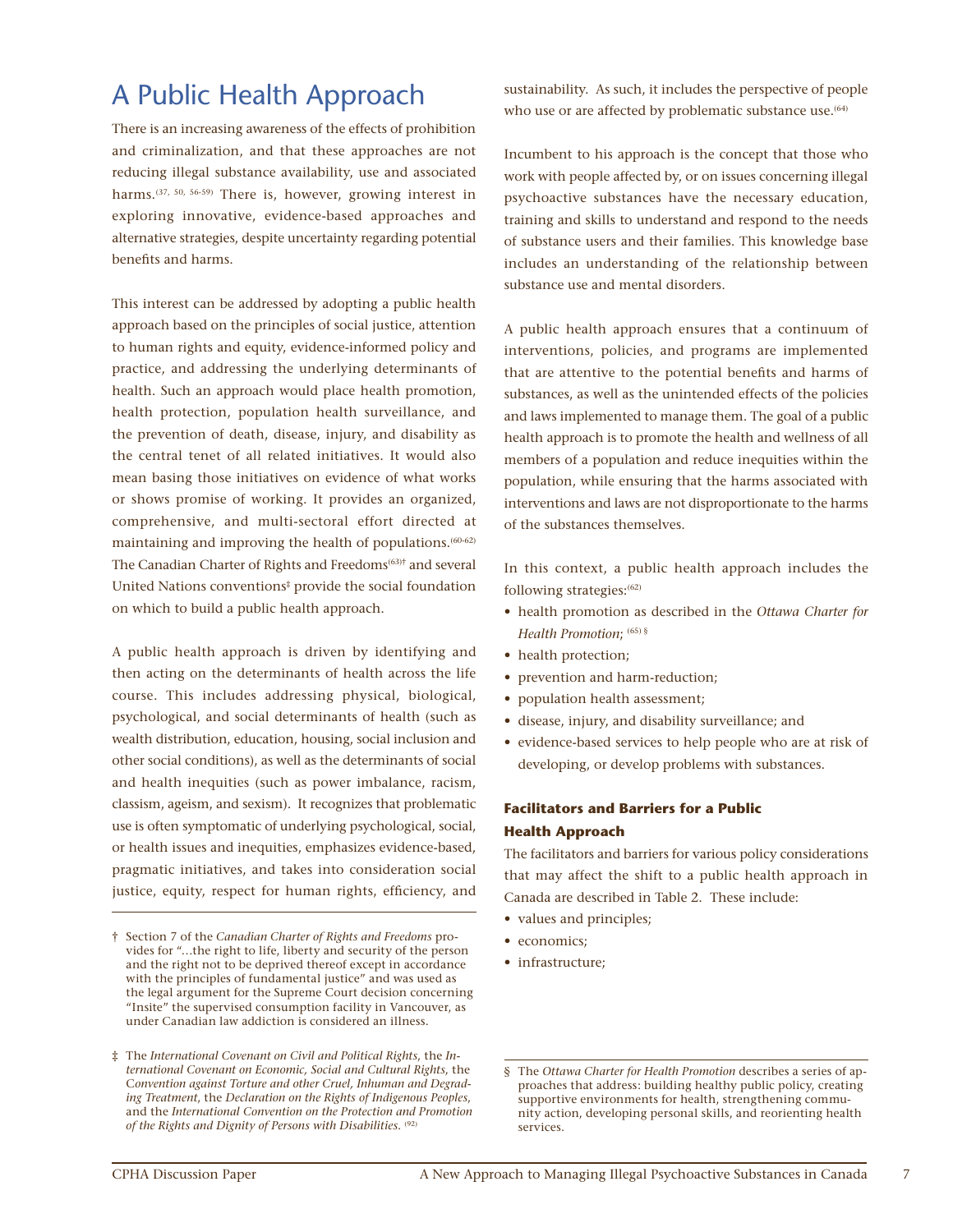- Canadian laws and regulations, and international conventions to which Canada is a signatory;
- programs and projects;
- leadership;
- evaluation; and
- research.

Strategies for facilitating a shift to a public health approach are also considered. In general, the application of a public health approach to mitigating the effects of illegal substances, coupled with public health-oriented regulation of these substances may be more successful at preventing health problems, and improving health and wellness than the continuation of the existing approach.

| Table 2. Facilitators, barriers and strategies for shifting to a public health approach to managing illegal |
|-------------------------------------------------------------------------------------------------------------|
| psychoactive substances.                                                                                    |

| <b>Policy</b><br><b>Consideration</b>           | <b>Facilitators</b>                                                                                                                                                                                                                                                                                                                                        | <b>Barriers</b>                                                                                                                                                                                                                                                                                                    | <b>Strategies for Shifting to</b><br>a Public Health Approach                                                                                                                                                                                                                                                                         |
|-------------------------------------------------|------------------------------------------------------------------------------------------------------------------------------------------------------------------------------------------------------------------------------------------------------------------------------------------------------------------------------------------------------------|--------------------------------------------------------------------------------------------------------------------------------------------------------------------------------------------------------------------------------------------------------------------------------------------------------------------|---------------------------------------------------------------------------------------------------------------------------------------------------------------------------------------------------------------------------------------------------------------------------------------------------------------------------------------|
| Values and<br>Principles                        | • Recent North American polls<br>indicate growing public<br>support for a more pragmatic<br>approach to illegal<br>substances. (66, 67)<br>• Values and principles of a<br>public health approach are<br>supported internationally (i.e.,<br>Organization of American<br>States <sup>(59)</sup> International Drug<br>Policy Consortium <sup>(68)</sup> ). | • Management of illegal<br>psychoactive substances<br>is subject to forces such<br>as fear, ignorance, racism<br>and ideology, which have<br>been used to influence the<br>discussion and fuel stigma<br>and discrimination against<br>people who use substances.<br>• Resistance to harm<br>reduction strategies. | • Evidence-based public education<br>campaigns.<br>• Re-instatement of harm<br>reduction as a core element of<br>the federal drug policy.<br>• Community engagement and<br>dialogue.<br>• Research for evidence-based<br>policies and programs.<br>• Anti-stigma/discrimination<br>strategies.                                        |
| Economics                                       | • Public-health-based regulation<br>and taxation of psychoactive<br>substances. Taxes could be<br>invested in a multi-level<br>public health response that<br>could include health services<br>such as prevention, harm<br>reduction and treatment.                                                                                                        | • Prohibition fuels organized<br>crime, with funds and<br>resources lost to the<br>Canadian public.<br>• Political and financial<br>interests that seek to<br>sustain a criminalization<br>system for illegal<br>psychoactive substances.                                                                          | • Undertake an economic analysis<br>of the current approach to<br>managing illegal psychoactive<br>substances, compared to a public<br>health approach.                                                                                                                                                                               |
| Canadian law,<br>regulation, and<br>enforcement | • Leadership by some provinces<br>and cities in Canada in<br>support of harm reduction<br>measures, and the shift to<br>a public health approach<br>to illegal psychoactive<br>substances.<br>• Increasing momentum for a<br>public health approach on a<br>global scale.                                                                                  | · Illegal-substance-related<br>violence, importation,<br>and criminal justice costs<br>continue to rise.<br>• Political preference<br>to use international<br>conventions as reasons for<br>not implementing public<br>health approaches.                                                                          | • Follow examples and lessons<br>learned from provinces,<br>municipalities, and other<br>countries that have successfully<br>implemented public health<br>approaches to managing illegal<br>psychoactive substances<br>(Annex 1).<br>• Work with enforcement agencies<br>to build support for a shift to a<br>public health approach. |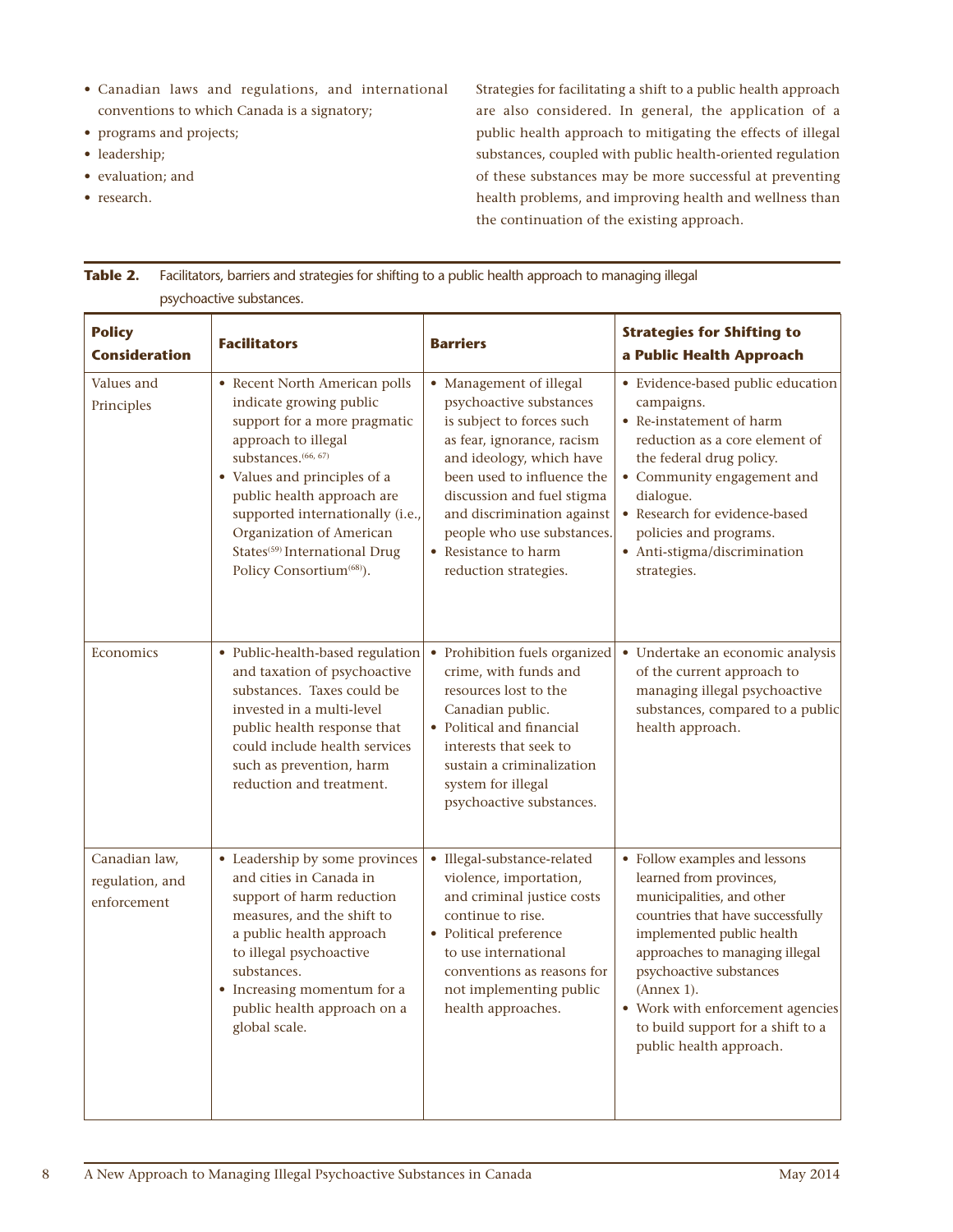| Infrastructure           | • Provincial/Territorial Chief<br>Medical Officers of Health<br>have a key role to play in<br>moving towards a public<br>health approach.<br>· Canada has a robust academic<br>and NGO sector supporting<br>evidence-based substance use<br>policy.                                                                                                                                                                | • Challenges around role<br>clarity, regional disparities,<br>knowledge sharing, and<br>development of a coherent<br>national approach. <sup>(69)</sup><br>• Limitations established by<br>other competing interests<br>and priorities.                                                                                                                                                                                                | • Issues to be addressed<br>include defining roles and<br>responsibilities, addressing<br>regional disparities, and<br>improved knowledge-sharing<br>methodologies which may lead<br>to a coherent national approach.<br>• Canada has demonstrated that<br>a powerful, multi-jurisdictional<br>consensus can be established to<br>enable and guide policy reform.<br>• Evidence demonstrates the need<br>to involve a range of non-health<br>sectors in a coherent, public<br>health approach to substance<br>use. (70, 71) |
|--------------------------|--------------------------------------------------------------------------------------------------------------------------------------------------------------------------------------------------------------------------------------------------------------------------------------------------------------------------------------------------------------------------------------------------------------------|----------------------------------------------------------------------------------------------------------------------------------------------------------------------------------------------------------------------------------------------------------------------------------------------------------------------------------------------------------------------------------------------------------------------------------------|-----------------------------------------------------------------------------------------------------------------------------------------------------------------------------------------------------------------------------------------------------------------------------------------------------------------------------------------------------------------------------------------------------------------------------------------------------------------------------------------------------------------------------|
| Programs and<br>Projects | • Many provinces and territories<br>are trying to resource an<br>evidence-based continuum of<br>public health-based policies and<br>services.<br>• Evidence is available on what<br>works at the program and<br>system levels. <sup>(72)</sup><br>• The federal anti-drug strategy<br>has funded system and<br>program-level improvements.<br>• Evidence exists to support<br>harm reduction strategies.           | • Regional disparities and<br>inconsistent access to<br>prevention, treatment, and<br>harm reduction programs<br>across the country.<br>• Canada does not have<br>national evaluation and<br>performance measurements<br>for programs and services<br>concerning psychoactive<br>substances.<br>• Reluctance to experiment<br>at provincial or local levels<br>because of federal control<br>of the legal and regulatory<br>apparatus. | • Establishment of a national<br>process or commission for the<br>evaluation of programs and<br>services.<br>· Allow municipal, provincial<br>and territorial governments to<br>experiment with public health<br>based illegal psychoactive<br>substances management<br>strategies.                                                                                                                                                                                                                                         |
| Leadership               | • A growing number of<br>organizations are calling for<br>a shift to a public health<br>approach to psychoactive<br>substances (e.g., Health Officers<br>Council of British Columbia,<br>CPHA, Canadian Drug Policy<br>Coalition, Canadian Nurses<br>Association, Assembly of<br>First Nations, and Canadian<br>Association of Social Workers).<br>• Local governments have shown<br>important leadership.(73, 74) | • The federal anti-drug<br>strategy has eliminated<br>mention of harm<br>reduction, and leadership<br>has been assigned to the<br>Ministry of Justice. <sup>(75)</sup><br>• Current "tough on crime"<br>ideology.                                                                                                                                                                                                                      | • Formation of a coalition of<br>like-minded NGOs, professional<br>associations, and others to act as<br>a champion and advocate for<br>a public health approach.<br>• Federal Government should<br>move the lead on its anti-drug<br>strategy back to Health Canada.                                                                                                                                                                                                                                                       |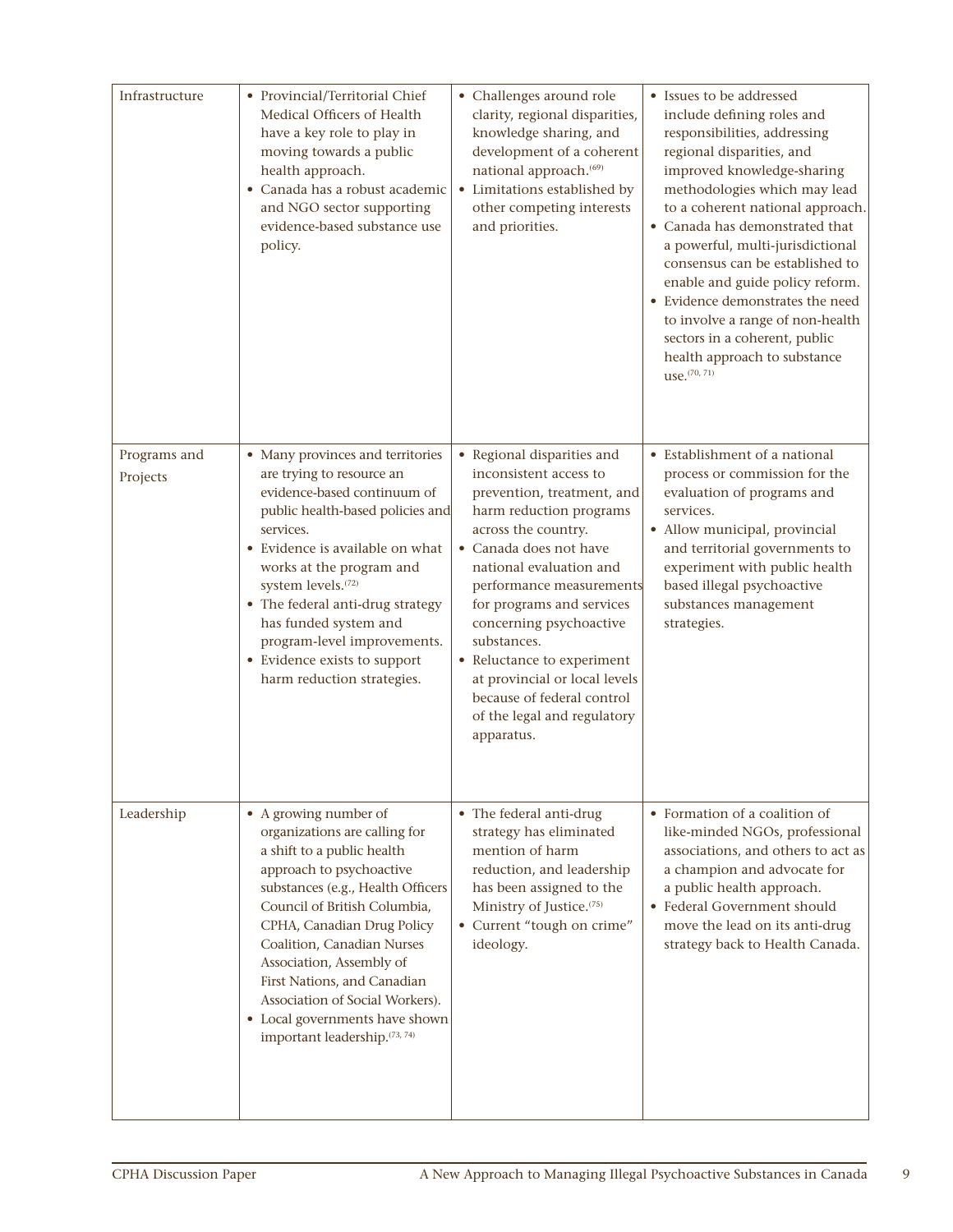| Surveillance,<br>Canada has several strong loci<br>$\bullet$<br>of expertise associated with<br>evaluation, and<br>these areas.<br>research | • Gaps in knowledge<br>base, including a lack of<br>quantitative information<br>on the costs and harms of<br>the current approach.<br>Challenge of data<br>collection due to<br>methodological variation<br>among provincial/<br>territorial systems, and at<br>the service level.<br>Limited investigation on<br>$\bullet$<br>the potential therapeutic<br>uses of illegal drugs. | • Look to the European<br>Monitoring Centre for Drugs<br>and Drug Addiction.<br>Support research concerning<br>$\bullet$<br>the benefits of currently illegal<br>psychoactive substances. |
|---------------------------------------------------------------------------------------------------------------------------------------------|------------------------------------------------------------------------------------------------------------------------------------------------------------------------------------------------------------------------------------------------------------------------------------------------------------------------------------------------------------------------------------|-------------------------------------------------------------------------------------------------------------------------------------------------------------------------------------------|
|---------------------------------------------------------------------------------------------------------------------------------------------|------------------------------------------------------------------------------------------------------------------------------------------------------------------------------------------------------------------------------------------------------------------------------------------------------------------------------------------------------------------------------------|-------------------------------------------------------------------------------------------------------------------------------------------------------------------------------------------|

# **Risks Associated with a Public Health Approach**

The shift to a public health approach is not without risk. One, in particular, is that commercial interests could identify an opportunity that may result in pressure to establish an economic orientation. Maintaining a public health approach for these substances will require continued vigilance concerning this risk and comprehensive regulation to avoid profit-driven production, marketing and sales of psychoactive substances. Compounding this risk is the notion that taxation may become an attractive feature of moving away from prohibition, as it could provide additional revenue to provincial and federal governments, similar to the revenues collected from tobacco and alcohol sales. The effect of taxes on elevating prices may act as a deterrent for some groups, particularly youth. However, as was seen with the appreciation of tobacco taxes in the 1980s, there is increased likelihood for illegal market sale of products.<sup>(76)</sup>

Another concern that arises is the notion that decriminalization policies will tacitly encourage substance use, particularly among youth. It is important to note, however, that prohibition and criminalization are not currently effective deterrents from accessing or using drugs for some youth. In Canada, 28% of youth aged 11, 13, and 15 have reported recent cannabis use, the highest rate among western countries.<sup>(77)</sup> The evidence indicates, however, that a public health approach will be effective in minimizing harms among young people when there is an absence of product promotion, and there is inclusion of evidence-based education to build resiliency, and programs are available for the early identification and treatment of youth with problematic substance use patterns. For example, with the adoption of a public-health-focused drug policy in Switzerland, the perception of opioid addiction among Swiss youth has changed from that of a rebellious act to one of an illness requiring maintenance and treatment. $(77)$ 

# Public Health Initiatives

# **In Canada**

The federal government has implemented public health initiatives to address the harms associated with psychoactive substances, while the provincial and territorial governments, along with their regional and local public health service partners, are delivering public health services to address these issues. Examples of the services provided as a result of the municipal drug strategies found in Vancouver $(73)$  and Toronto<sup>(74)</sup> help to illustrate the public health approach in action. These approaches balance interdepartmental cooperation and coordination to address both public order and public health concerns. The City of Vancouver's Four-Pillars Drug Strategy<sup>(73)</sup> encompasses:

- **• Prevention:** recommendations are provided that address a variety of social determinants of health that influence addiction, including public education, employment training, supportive and transitional housing, and easily accessible health care.
- **• Treatment:** a range of intervention and support programs, including withdrawal management.
- **• Harm reduction:** improvements to the health outcomes of individuals who suffer from addiction by providing interventions that decrease the open drug scene, reduce the spread of HIV and hepatitis C, and decrease overdose deaths. For Vancouver, this includes the use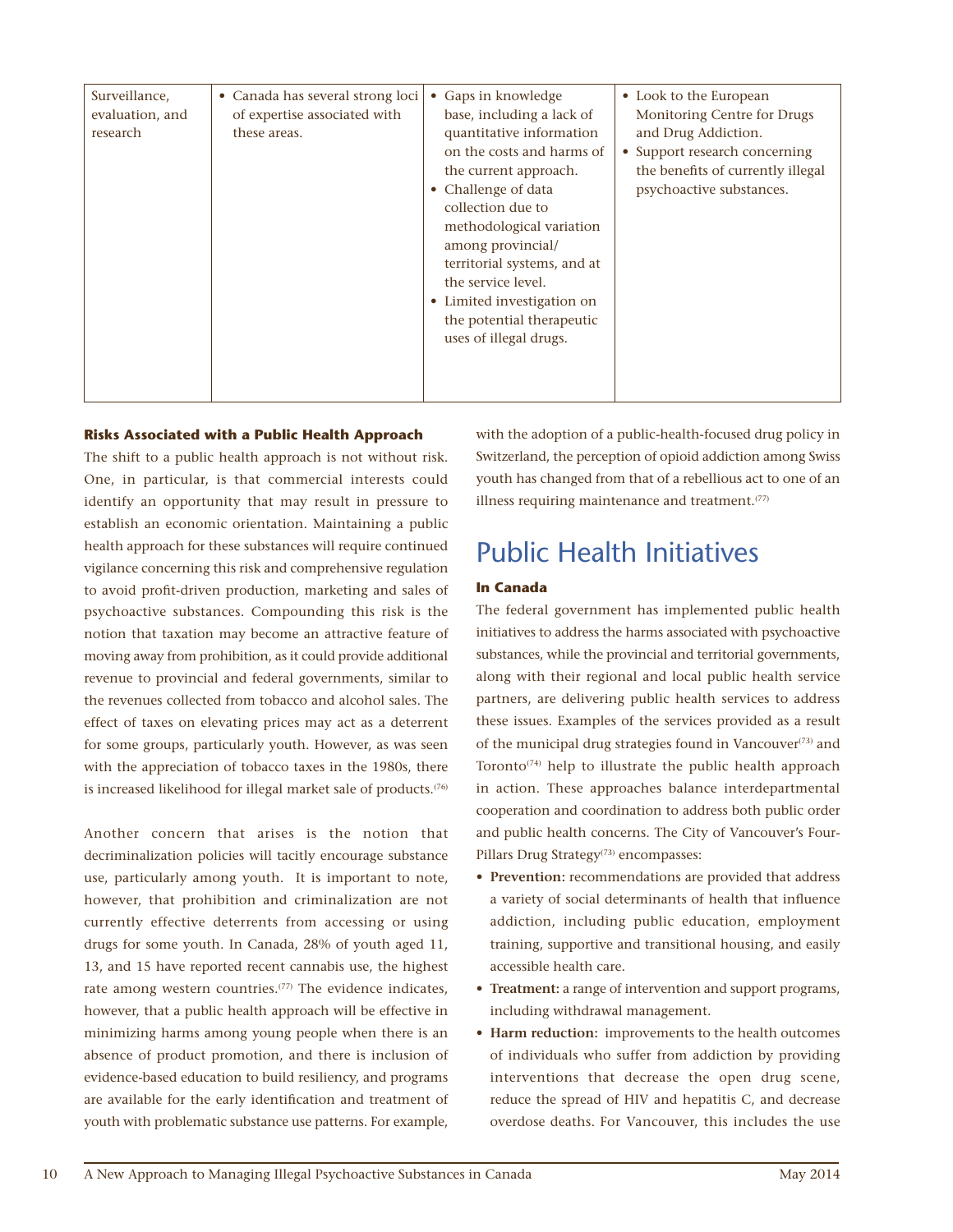of supervised consumption services, as well as harm reduction supply services.

**• Enforcement:** a focus on peace and public order to reduce crime, while protecting the most vulnerable populations. It includes law enforcement referrals to treatment and counseling.

The Toronto Drug Strategy uses a similar approach grounded in principles such as respect for dignity, diversity, and the rights of the individual. The strategy's recommendations include enhancing Toronto's prevention, harm reduction and treatment programs, improving income security and access to affordable and supportive housing, and promoting alternatives to incarceration.(74)

Toronto Public Health delivers a range of prevention initiatives for children, youth and their families. They also deliver harm minimization services for substance consumers, including needle exchange, safer crack use supplies, immunization and HIV/hepatitis B testing, opiate substitution treatment, counselling and referrals, and a peer-based naloxone distribution program. Services are also delivered through a mobile outreach initiative to reach individuals in under-served areas of the city. $(74)$ 

In addition to opioid maintenance treatment services, Vancouver and Montreal have also taken part in the North American Opiate Medication Initiative (NAOMI), a study that confirmed the effectiveness and feasibility of pharmaceutical grade diacetylmorphine (heroin) assisted therapy for people who do not respond well to methadone maintenance treatment.(78,79) British Columbia doctors involved in the study received authorization to prescribe heroin to approximately 15 patients.<sup>(80)¶</sup> Similarly, Vancouver's supervised consumption service, Insite, has had remarkable success in meeting the health needs of those who have injected drugs over the long term<sup>(81)</sup> and have historically been difficult to reach by conventional services.

### **In Other Countries**

Within the construct of the United Nations conventions on illegal psychoactive substances, jurisdictions have implemented various approaches to address illegal substances from a public health perspective. Although each

structure reflects the legal, social, and cultural concerns of the jurisdiction, these approaches provide evidence for the effectiveness of a public health model to managing illegal psychoactive substances. A summary of the approaches that are being used internationally can be obtained by contacting the association at policy@cpha.ca.

Changes in certain countries (Switzerland, Norway, Portugal, Australia, New Zealand, and elsewhere in the Americas) have particular relevance for Canada due to their proximity, trade relations, political structure, and international agreements. The approaches taken by each country embody one or more of the cornerstones of a public health approach to illegal psychoactive substances. For example, Switzerland has focused on decriminalization and harm reduction with measures in place to address its international relationships. Norway is focused on upholding the human rights and dignity of people who use drugs, while encouraging treatment and abstinence. Australia recognizes the social and health inequities associated with dependence and addiction, and formulated its drug policy to include alcohol and tobacco, making the majority of Australians stakeholders in the policy.

In 2001, Portugal decriminalized possession of all drugs and shifted their emphasis to addressing health issues. This change led to reductions in problematic substance use, drug related harms, and criminal justice overcrowding.<sup>(82, 83)</sup> New Zealand recently passed and implemented their *Psychoactive Substances Act* that establishes a public-health-oriented regulation of certain psychoactive substances for non-medical use if they "pose no more than a low risk of harm."<sup>(84)</sup> This will allow manufacturers to submit products for approval according to government specifications and people who use drugs to purchase their supply from strictly regulated retail outlets. In the Americas, Uruguay, and the states of Colorado and Washington have legalized cannabis with an accompanying introduction of elements of a public health approach. The way in which these approaches have been implemented are aspects that Canada may wish to consider.

<sup>¶</sup> It should be noted that this authorization has not been implemented as the federal government changed the regulations to prevent further authorizations. This change has resulted in a court challenge based on the *Charter of Rights and Freedoms*, which is under review at the time of writing.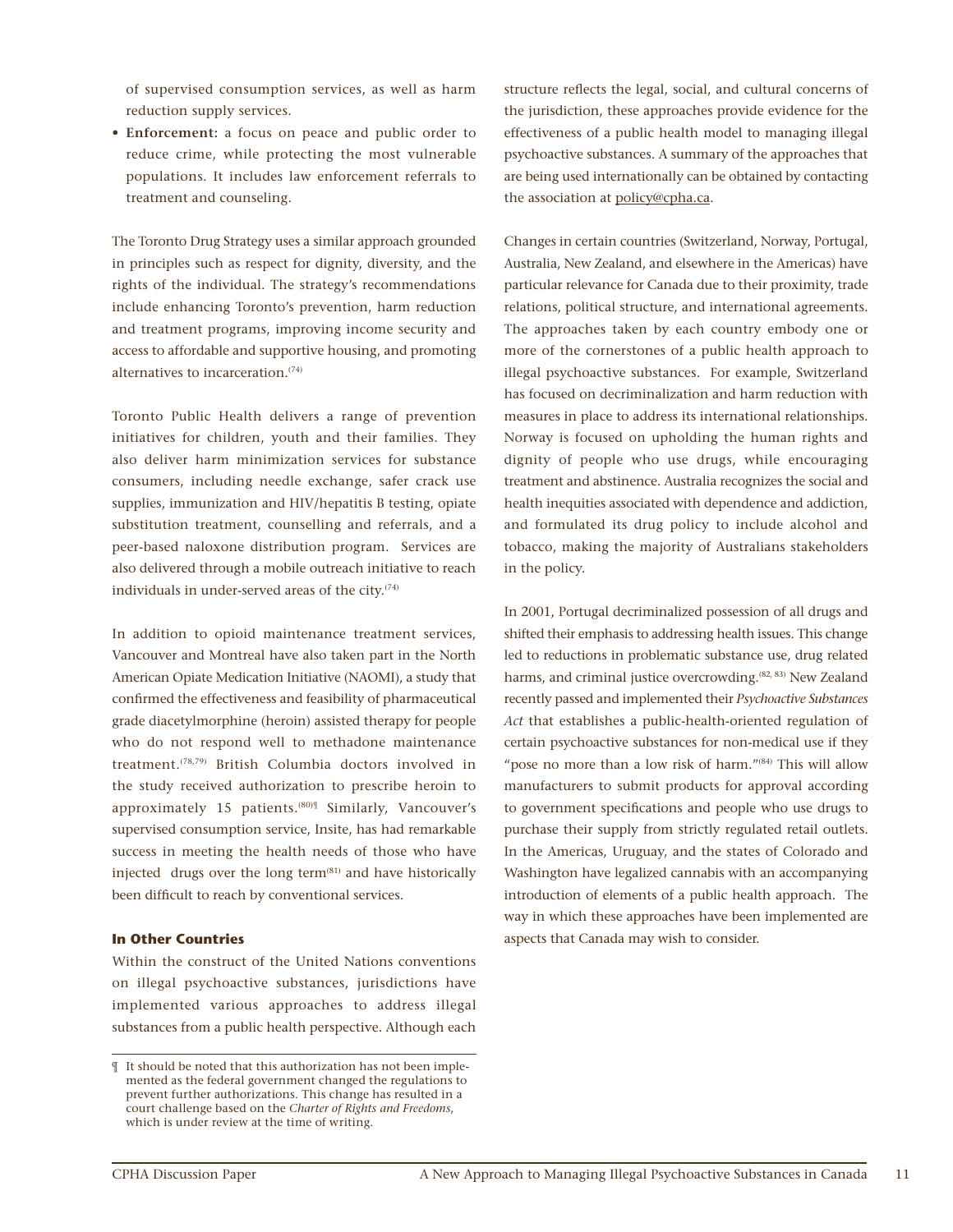# Renewing the Agenda— A Vision for 2025

CPHA has a vision for Canada by 2025. Our goal is to stimulate further discussion by describing an evidencebased vision for illegal psychoactive substance policy in Canada. The vision is based on the premise that agreements can be reached among public safety, public health, economic, and civil society interests at the municipal, provincial, and federal levels to establish a public health approach for managing illegal psychoactive substances. The discussions leading to these agreements need to include those who choose to use illegal substances, and include their viewpoints into the final agreements.

To achieve this vision, the necessary regulatory frameworks, and a range of policies and programs will have to be established and implemented that respond to the options of abstinence through various points along the spectrum of psychoactive substance use. Illegal substances could then be regulated from a public health perspective and users of these products would have access to the information, consumer protection and health services options that address their needs. From that point, it will be possible to have a fulsome discussion concerning the effective regulation and control of these substances. Incumbent with this shift is the requirement to continue to protect society and maximize harm reduction, while minimizing any unintended negative consequences.

Given the above, the following describes our vision for Canada's approach to illegal psychoactive substances in 2025. By describing our vision, we look to engage a wider group of interested organizations and individuals to develop a common vision for an improved, more humane and effective approach to managing illegal psychoactive substances in Canada.

# **A Policy Perspective**

Canada joins the growing number of countries that have endorsed and implemented a public health approach for managing psychoactive substances. This approach involves the coordinated efforts of those responsible for public safety, public health, economic and social concerns at all levels of government. It provides a balanced approach to the management of psychoactive substances, which

results in minimizing their associated harms and realizing any potential benefits. This approach encompasses a coordinated, evidence-based system that supports the health and human rights of people who use substances in a manner that does not harm others. It involves focused and ongoing attention to the determinants of health, with equity as a strongly held value. This approach is guided by the direction provided in the *Canadian Charter of Rights and Freedoms* and the United Nations conventions supporting human rights.

The *Canadian Psychoactive Substances Strategy*, which describes the principles, assumptions, goals, objectives, and strategies that underpin Canada's approach, is regularly reviewed and updated. The Strategy respects the autonomy of provincial, territorial, First Nations, Inuit, Métis, and local governments. It encourages and supports innovative practices, includes a dynamic national research agenda, evaluation and performance monitoring standards, and supports ongoing knowledge exchange.

Criminal prohibition of illegal psychoactive substances has been replaced by a public-health-oriented regulatory program to manage the production, sale, and distribution of substances. Product promotion is restricted, and exposure of youth to product promotion is prohibited. Retail models that allow for access while protecting public health are in place. Emphasis is placed on the public interest, resulting in a more coherent approach to all psychoactive substances. As psychoactive substance management is now a matter of individual preference and public health management, provincial and territorial governments use their constitutional authority to establish management systems with health protection, health promotion, prevention, and harm reduction as the driving imperatives.

The Government of Canada supports these activities and, in partnership with First Nations, Inuit, Métis, and other partners and stakeholders, coordinate's cross-jurisdictional management of issues, and deals with matters of international concern. International drug control treaties have been re-interpreted and modernized to support public health and human-rights-oriented approaches to psychoactive substances.

# **Legal Perspective**

Possession of psychoactive substances for personal use is no longer criminalized, and the state begins regulating the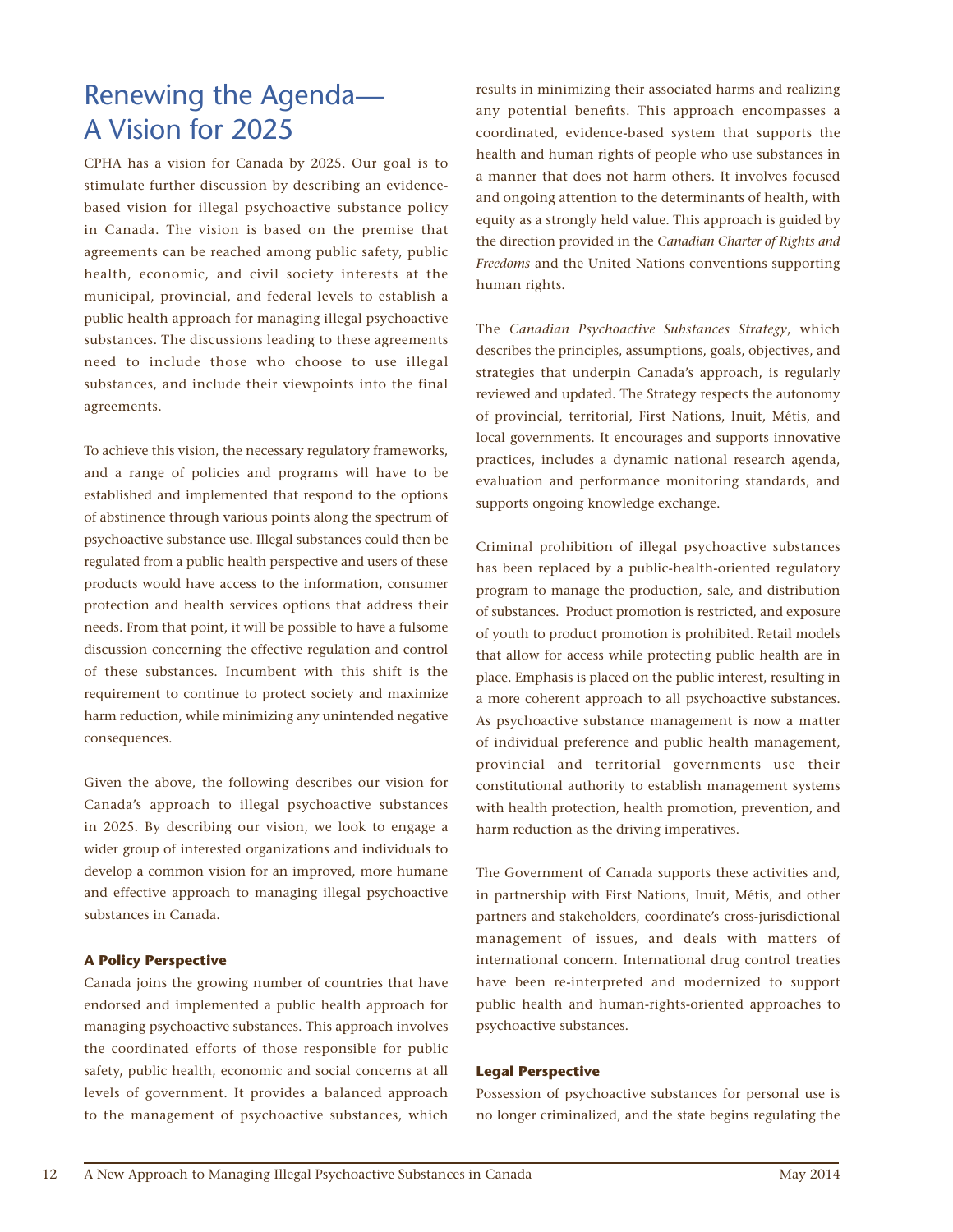supply chain from a health promotion and public health protection perspective. This includes comprehensive publichealth-oriented regulation of the production, distribution, sale, and promotion of these substances. Systems are established by coordinating provincial and federal laws and regulations. Provinces and Territories are developing retail models in collaboration with local governments and First Nations, Inuit, and Métis communities.

Police forces have a variety of enforcement options to move those whose problematic use brings them into contact with police away from the court system, and are focusing their efforts on addressing the illegal production, importation, and sale of psychoactive substances. At the individual level the focus of police services is on reducing the harm associated with problematic use. Police forces partner with government inspectors to monitor government-regulated producers and outlets. The illegal markets that were run by organized crime are being marginalized.

There is a reduction in the prison population as possession is no longer an offence. Police are able to focus on more serious criminal and public safety issues.

# **Public Health Perspective**

Efforts are focused on addressing the social determinants of problematic substance use, moderating consumer demand for psychoactive substances, reducing harm, and improving the health of individual users, communities, and populations. It is recognized that adverse early life events and conditions play an important role in initiating drug use. Access to appropriate treatment is available for youth who demonstrate the symptoms of early onset problematic psychoactive substance use.

Evidence-based health promotion, prevention, harm reduction, and treatment programs are expanded, accessible, equitably distributed, and include programs that address a range of use patterns from abstinence to heavy use, and serve people who have concurrent mental illness and substance use disorders, as well as their families.

There is a substantial reduction of harms such as fatal overdoses and new infections of HIV and hepatitis C, and access to treatment for these diseases is consistently available to people who use illegal psychoactive substances.

### **Social and Health Service Policy Considerations**

The social environment has evolved so that it is free of stigma and discrimination for people who use psychoactive substances. In addition, individuals and their families do not have to deal with the impact of criminal charges for illegal psychoactive substances possession.

Services and support systems are equitably available across the country and include:

- health promotion and disease prevention;
- accessible and high quality mental health services;
- low-threshold treatment options;
- substance substitution options;
- cessation supports;
- supervised consumption services; and
- recovery, social support and rehabilitation programs.

Programming that is appropriate to culture, age, sexual orientation, and gender is the norm. Hospital visits and mortality associated with psychoactive substances continue to decline, largely due to prevention of overdose, the availability of safer products with known potency, reduction in the level of addiction, and fewer incidents resulting in injury. Ceremonial and religious uses of psychoactive drugs are accommodated.

The social norms of youth and young adults reflect a lack of tolerance for the inappropriate use of psychoactive substances. The risks and determinants of psychoactive substance use are openly discussed in schools and at kitchen tables.

### **Research**

The therapeutic benefits of a broader range of psychoactive substances are being investigated and realized, while improved approaches to minimizing the harms of psychoactive substances are being investigated and implemented.

# **Surveillance and Evaluation**

Surveillance data demonstrates that the rates of problematic substance use and the associated harms are declining steadily. Rigorous ongoing evaluation is in place that supports accountability for effective and efficient publichealth-oriented management of psychoactive substances.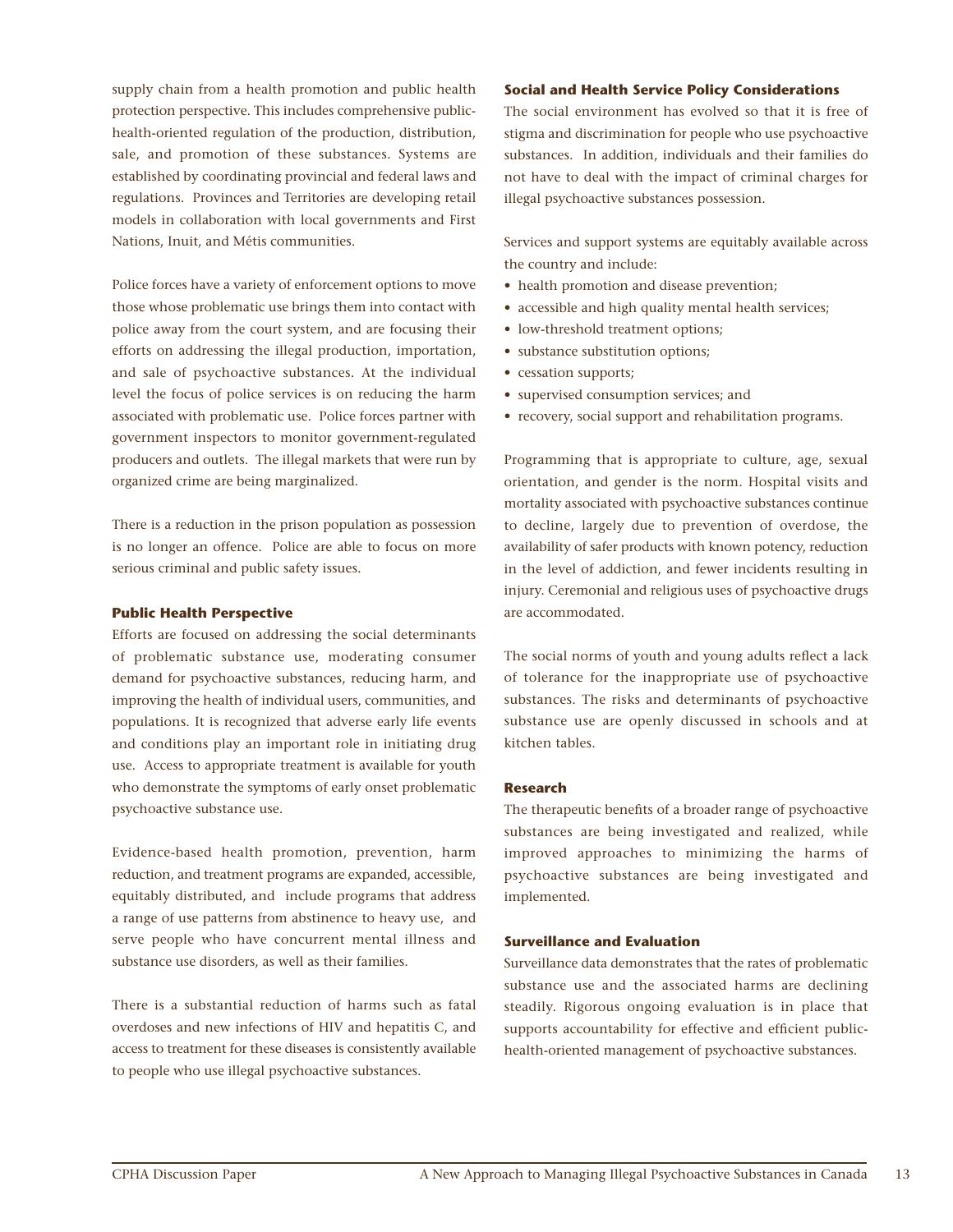# **Result**

The goal of having a cost-effective approach is realized, and the expenses associated with enforcement and incarceration are minimized. As these products become more effectively regulated, provincial and federal taxes on the markets for psychoactive substances support the costs associated with the system.

The Canadian experience is cited as an international best practice in achieving a balance between promoting and protecting public health and public safety, while respecting the rights of those who consume substances.

# Framework for Action

The preceding vision provides the foundation for a series of actions that, if adopted, could establish a public health approach to the management of psychoactive substances in Canada. Our intent is to demonstrate the broad range of improvements possible, but we realize that specific actions need to be developed that address the interests and concerns of all stakeholders. We also realize that it is impossible to unilaterally address them all. Rather, this list should be viewed as a range of opportunities that may be addressed in a logical manner.

# **Awareness, Information, and Knowledge**

CPHA calls upon the public health community to support:

- 1. Public awareness campaigns to sensitize the Canadian public about the need for a public health approach to managing illegal psychoactive substances.
- 2. An analysis of the positions taken by federal and provincial political parties across Canada with respect to illegal psychoactive drugs.
- 3. Monitoring and dissemination of information about the changes to regulatory frameworks and outcomes for psychoactive substances in other countries.

CPHA calls upon the Government of Canada to:

- 1. Initiate and support a process to develop a new national research agenda and knowledge translation and exchange strategy to support a shift to a public health approach for managing illegal psychoactive substances.
- 2. Initiate and support a process to encourage research on stimulant substitution/maintenance treatment, psychedelic medicine, and other therapeutic uses of currently illegal substances.
- 3. Establish a national monitoring capacity to compile and disseminate comprehensive data on psychoactive substances demand, supply, use, harms, dependency, concurrent disorders and addiction.
- 4. Communicate and engage with international organizations on drug policy reform.

CPHA calls upon all governments, colleges, universities, and professional associations to:

1. Embed the principles, policies and practices of a public health approach to illegal psychoactive substances within health, public health, allied health, police and correctional services professional core curricula, certification, and continuing education courses.

# **Collaboration on Strategies and Initiatives**

CPHA to engage a broad range of partners from the public, private and non-governmental sectors to:

1. Collaborate on a communications and advocacy strategy to promote the adoption of a public health approach for managing illegal psychoactive substances in Canada.

CPHA calls upon the Government of Canada to:

- 1. Collaborate with partners and stakeholders on a multisectoral knowledge translation and exchange strategy to support the shift to a public health approach for managing illegal psychoactive substances.
- 2. Work with partners and stakeholders to develop a comprehensive psychoactive substances strategy for Canada based on a public health approach.
- 3. Move the lead on its "Anti-Drug Strategy" back to Health Canada.
- 4. Re-instate harm reduction to the federal illegal psychoactive substance policy.
- 5. Initiate and support a national, multi-sectorial, dialogue on drug policy that would include a discussion of the values, principles, assumptions, goals, and objectives that should guide the reform of laws, policies, and programs.
- 6. Undertake a cross-jurisdictional and multi-sectoral consultation process to prepare Canada's input to the 2016 UN General Assembly's Special Session on Illicit Drugs.
- 7. Promote an evidence-based approach to drug policy internationally by:
	- a. working with and learning from other countries that are implementing a public health approach, and
	- b. supporting other countries in their efforts to implement a public health approach.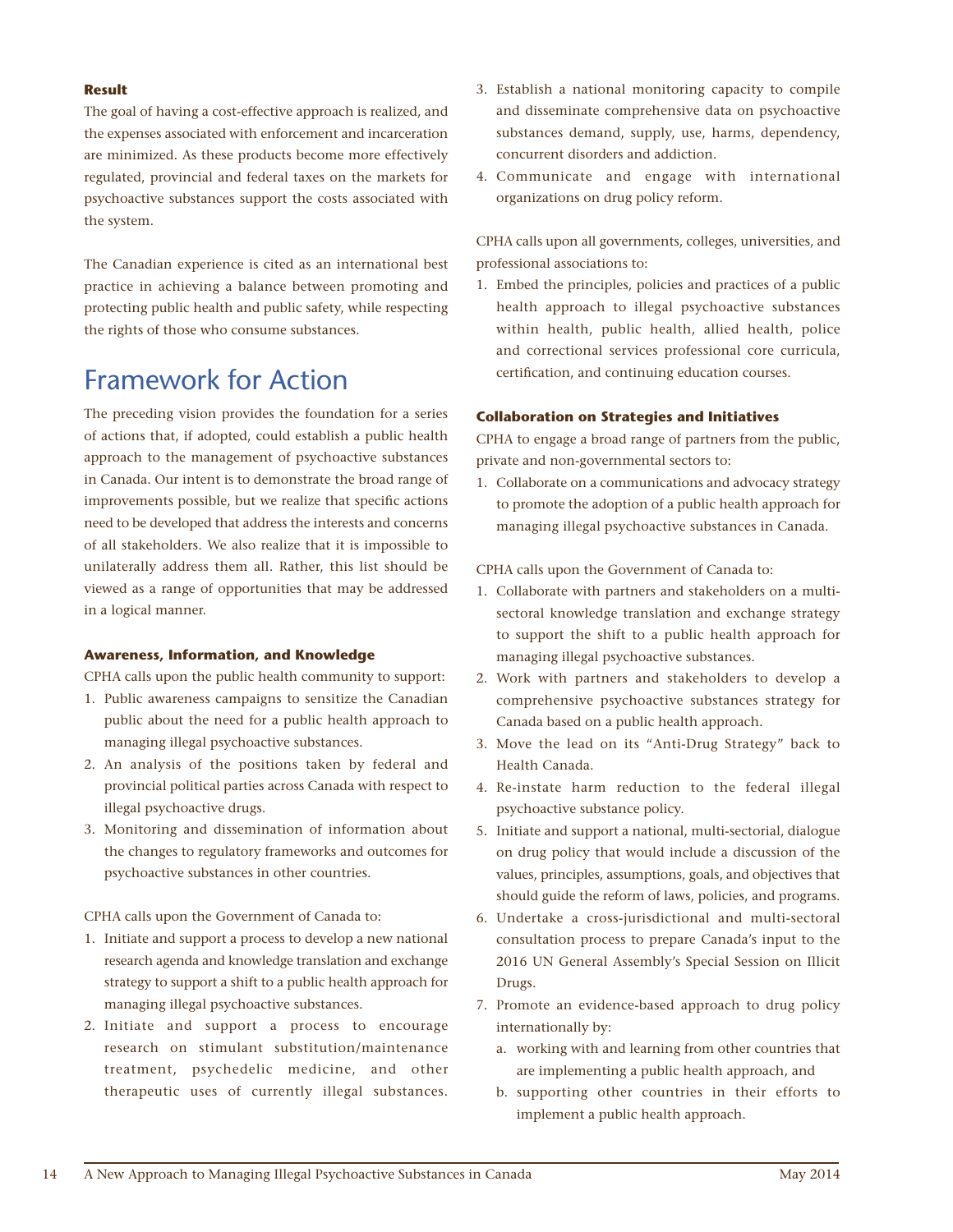CPHA calls upon federal, provincial, territorial, First Nations, Métis, and Inuit governments to:

- 1. Encourage and support all partners and stakeholders to make recommendations for public-health-oriented psychoactive substances policies, regulations, and programs.
- 2. Establish cross-government coordinating structures to ensure coherence of policy approaches to illegal substances, based on over-arching public-health-oriented goals and objectives.
- 3. Support and encourage dialogue between public health and enforcement organizations to develop mutual understanding and collaboration on shifting towards a public health approach.

CPHA calls upon political parties at all levels to:

1. Collaborate in cross-party discussions on shifting to a public health approach to psychoactive substances in Canada.

# **Primary Prevention - Children and Youth**

CPHA calls upon the Government of Canada to:

1. Improve youth outreach efforts to create a pragmatic national dialogue about the promotion of child and youth health, well-being and resilience, the prevention of problematic substance use, and the use of evidencebased measures to prevent child and youth harms.

# **Empowerment, Harm Reduction and Treatment**

CPHA calls upon federal, provincial, territorial, First Nation, Métis and Inuit governments to:

- 1. Support broad implementation of evidence-based harm reduction measures, including overdose prevention and blood-borne pathogen prevention, where they are appropriate to the needs of their communities.
- 2. Collaborate with other health organizations, alliances and coalitions, to develop policies and programs to support harm reduction services.

CPHA calls upon all governments and relevant NGO's to:

- 1. Commit to the meaningful involvement of people who use substances as part of the development, implementation and evaluation of substance–related legislation, policies and programs.
- 2. Advocate for the development and support of groups for people who use drugs both locally and nationally.

### **Stigmatization and Discrimination Reduction**

CPHA calls on the Canadian Centre on Substance Abuse, the Mental Health Commission of Canada and other partners to:

1. Implement the anti-stigma and discrimination recommendations in the National Treatment Strategy and expand existing mental health initiatives regarding stigma and discrimination to include those associated with psychoactive substances use.

# **Evaluation**

CPHA calls upon the Government of Canada to:

- 1. Undertake a review of the evidence of the impact, effectiveness, costs, and benefits of implementing prohibition as codified in the federal *Controlled Drugs and Substances Act* and *Regulations*, including an evaluation of the current harms assessment and classification process for psychoactive substances.
- 2. Coordinate a cross-jurisdictional and multi-sectoral process to ensure a coherent, national evaluation and performance measurement process to be applied to the full range of policies, programs, and services concerning psychoactive substances, including prevention, harm reduction, treatment and enforcement.

CPHA calls upon federal, provincial, territorial, First Nation, Métis and Inuit governments to:

- 1. Undertake an economic analysis of the cost-effectiveness of the current prohibition and criminalization approach in comparison to the cost-effectiveness of a public health approach.
- 2. Assess the impact of policies under their control to ensure that they support a public health approach to illegal substance use.
- 3. Collaborate in developing a coherent approach to scrutinizing, evaluating and sharing results of emerging approaches to illegal substances.
- 4. Embed evaluation and review in all policies and programs related to psychoactive substances.

# **Legislative Change**

CPHA calls upon the Government of Canada to:

- 1. Support the development and evaluation of publichealth-oriented regulatory changes for managing cannabis in Canada.
- 2. Plan for and implement public-health-oriented legislative approaches for other illegal psychoactive substances.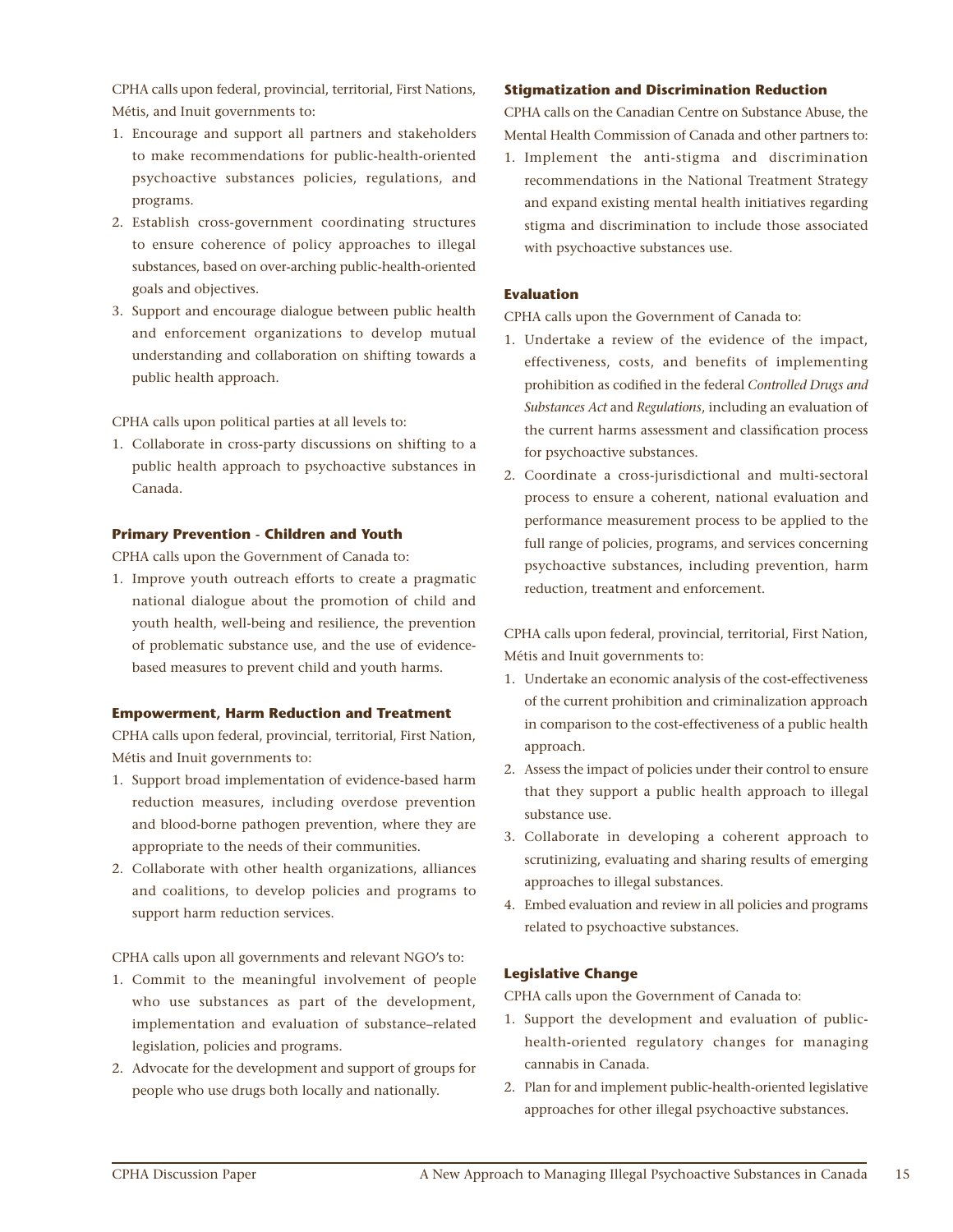# **Glossary**

**Abuse** - The term "abuse" (and its alternative, "misuse") is avoided because it is a vague term that stigmatizes people who use drugs. *"…moral labels, such as 'drug abuse,' may suggest that those experiencing problems with substances are 'bad' people. The term 'abuse' in other contexts is commonly associated with violent behaviour of people who harm children, elders, spouses, or animals. If someone is harming themselves through the use of substances, labeling them as an 'abuser' will likely discourage them from seeking help.*"<sup>(85)</sup>

In the recent World Drug Report, the United Nations Office of Drugs and Crime recognizes the problems inherent in the terms misuse and abuse. ("Since there is some scientific and legal ambiguity about the distinctions between 'drug use,' 'drug misuse,' and 'drug abuse,' the neutral terms 'drug use' and 'drug consumption' are used in this report.")<sup>(15)</sup>

**Accessibility** – The ease with which one may obtain a substance. It is a function of availability and other control measures that limit or facilitate purchase such as price, age requirements, and social networks that may be a source.

**Availability** – The probability of being able to encounter or be exposed to the option of obtaining a substance. For example, availability may be determined by numbers of outlets, restrictions on density of retail outlets, or hours of operation.

**Commercialization** – The process of marketing a substance in a manner that treats it primarily as a product for consumption. Restrictive measures on marketing activities may be included secondarily to the status of the product as a freely marketed commodity. Emphasis is on profitability.

**Consumption** – Refers to the act of taking a substance into the body by ingestion, inhalation, injection, or absorption via mucous membranes or through the skin.

**Criminalization** – To make punishable under the Criminal Code of Canada and related statutes. "The process leading up to and including the finding of guilt for a criminal offence, as well as the consequences following the designation of a criminal label."(86)

**Decriminalization** – Prohibition with civil penalties, such as fines and administrative sanctions.(50)

**Demand** – The population's willingness to purchase substances at a given price, $(86)$  which is driven by a number of factors including:

- Promotion of products (e.g., advertising);
- Information and education about the harms and benefits of the substance; and
- Bio-psychosocial and economic influences.

**Discrimination** – The unjust or prejudicial treatment of different categories of people, especially on the grounds of race, age, or sex.<sup>(87)</sup>

**Determinants of health** – The following complex set of factors or conditions that determine the level of health of every Canadian: income and social status; social support networks; education and literacy; employment/working conditions; social environments; physical environments; personal health practices and coping skills; healthy child development; biology and genetic endowment; health services; gender; and culture.<sup>(88)</sup>

**Evidence-informed (evidence-based)** – "Means that decision making processes related to policy or practice have included a conscientious review and judicious integration of the best available research evidence, professional expertise, and practical wisdom. When the term "evidence-informed" or "evidence-based" is used, it should always be accompanied by a clear description of the nature of the evidence it speaks to." $(4)$ 

Harm reduction – "is a pragmatic response that focuses on keeping people safe and minimizes death, disease, and injury from high-risk behaviour. At the conceptual level, harm reduction maintains a value-neutral and humanistic view of drug use and the drug user. It focuses on the harms from drug use rather than on the use itself. It does not insist on or object to abstinence and acknowledges the active role of the drug user in harm reduction programs. It involves a range of strategies and services to enhance the knowledge, skills, resources, and supports for individuals, families, and communities to be safer and healthier."(89) Harm reduction interventions aim to reduce adverse consequences without necessarily reducing drug use and include measures such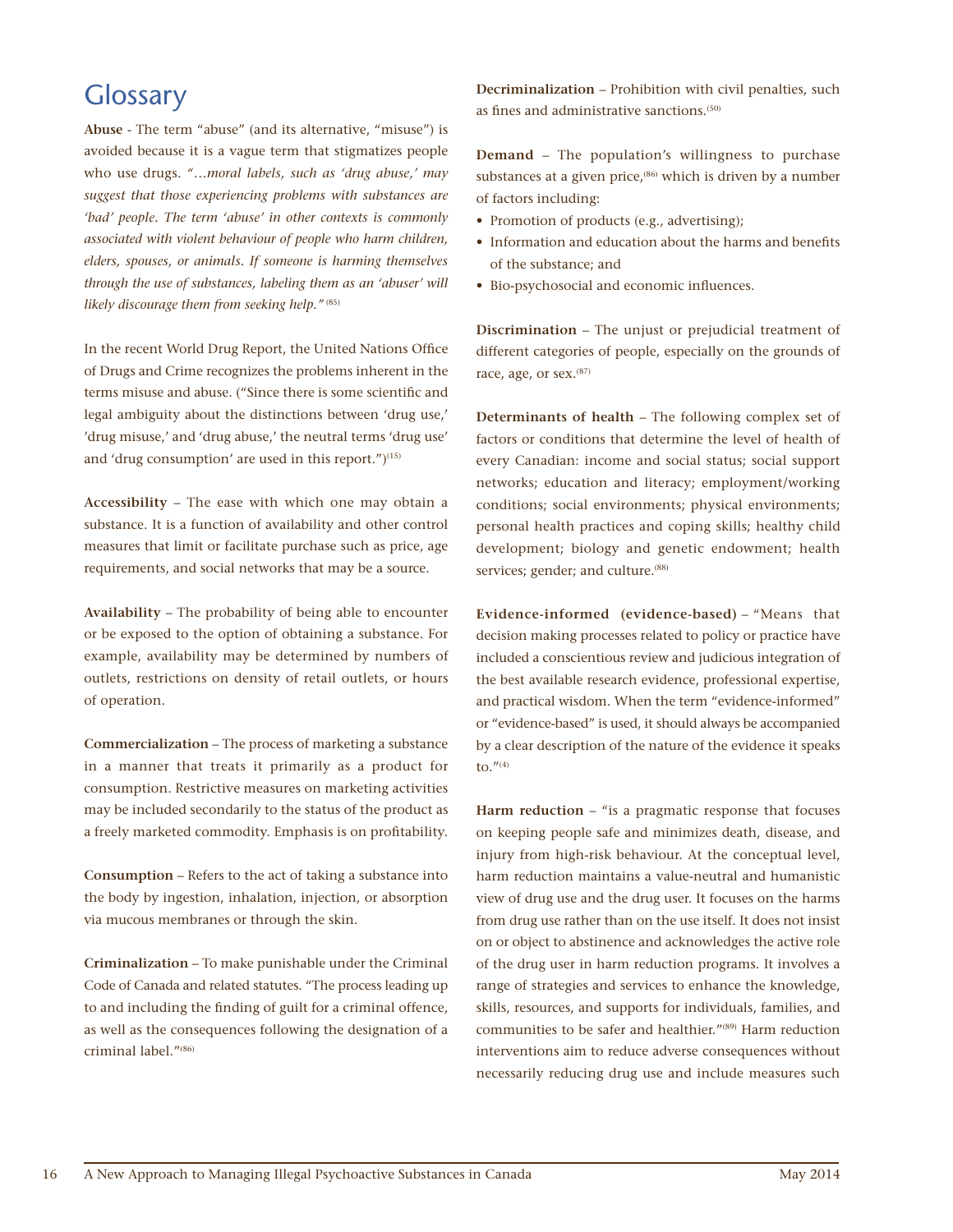as needle, crack pipe and other harm reduction supply distribution programs, take home naloxone programs to prevent overdose fatalities, substitution maintenance therapies, supervised consumption services, and street drug testing programs(90).

**Health inequities** – The systematic and potentially remediable differences in one or more aspects of health across socially, economically, demographically, or geographically defined population groups or subgroups.<sup>(10)</sup>

**Health Promotion** – Defined by the *Ottawa Charter for Health Promotion*<sup>(65)</sup> it is the process of enabling people to increase control over, and to improve, their health. To reach a state of complete physical, mental, and social well-being, an individual or group must be able to identify and to realize aspirations, satisfy needs, and change or cope with the environment. The Charter outlines prerequisites for health including peace, shelter, education, food, income, a stable eco-system, sustainable resources, social justice and equity. A key theme is "coordinated action by all concerned".

The Charter defines the five components of health promotion as:

- Building healthy public policy;
- Creating supportive environments for health;
- Strengthening community action;
- Developing personal skills; and
- Reorienting health services.

**Health protection** – Includes measures such as policies and legal tools that control the supply chain to minimize the potential for harms from substances to individuals and those secondarily affected, and includes laws about production, manufacture, wholesale, distribution, retail, product promotion, purchase and consumption. Examples include laws to establish governmental control bodies, retailer hours and densities, and purchaser age limits, obligations to provide health promotion information, and product constituent, labeling, and promotion requirements.

**Human rights** – Rights that are believed to belong justifiably to every person.<sup>(87)</sup>

**Illegal and Illicit** – The term "illegal" rather than "illicit" is used because of the judgmental connotations of "illicit."

"Illicit" is a broader term that contains moral and ethical connotations of being wrong or bad. Use of "illicit" can suggest that people who consume substances are bad people, thereby reinforcing stigmatization of people who consume substances. "Illegal" is an objective term that anchors the discussion in the legal status of the substance and avoids the subjective connotations.

**Legalization** – Non-specific term that refers in a general sense to removal of criminal sanctions for possession, production, distribution and sale of substances. It includes a number of measures such as decriminalization, depenalization, and other regulatory measures. Due to its non-specific nature the use of this term is discouraged in favour of use of the more specific terms, i.e.,:

- *• De facto* legalization (i.e., prohibition with an expediency principle—laws are not enforced at select stages).<sup>(50)</sup>
- *De jure* legalization (i.e., explicit laws that permit use).<sup>(50)</sup>

**Prevention** measures include low barrier blood testing, immunization programs, screening and brief intervention, evidence-based education, and social marketing.

**Problematic Substance Use** – "Problematic substance use refers to instances or patterns of substance use associated with physical, psychological, economic or social problems or use that constitutes a risk to health, security or wellbeing of individuals, families or communities. Some forms of problematic substance use involve potentially harmful types of use that may not constitute clinical disorders, such as impaired driving, using a substance while pregnant, binge consumption and routes of administration that increase harm. Problematic substance use is not related to the legal status of the substance used, but to the amount used, the pattern of use, the context in which it is used and, ultimately, the potential for harm."(16)

**Product promotion** – Comes in many forms and includes advertising, branding/naming, sponsorship, gifting, product association with films, leading personality recruitment, associating use with attractive activities such as sporting, socialization, sex, and vacations; pricing reductions (i.e., loss leaders); labelling suggestive of pleasure, enhanced performance, over stated benefits; associations with pleasant activities; and creation of similar products for children or youth-attractive products.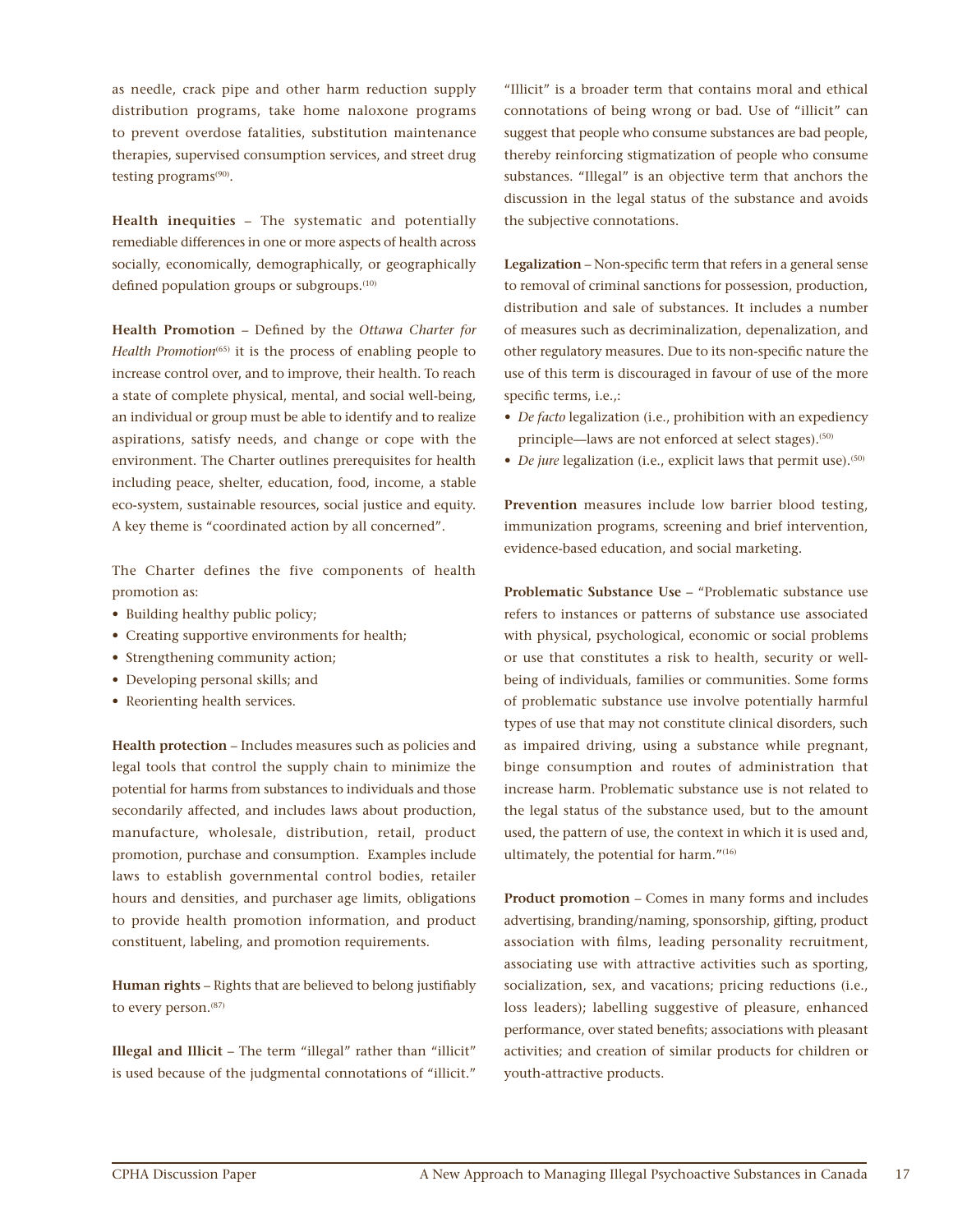**Prohibition** – "Policy under which the cultivation, manufacture, and/or sale (and sometimes the use) of a psychoactive drug are forbidden (although pharmaceutical sales are usually permitted). The term applies particularly to alcohol...Prohibition is also used to refer to religious proscriptions of drug use, particularly in Islamic countries".<sup>(6)</sup>

**Psychoactive substances** – Substances that when taken in or administered into one's system, affect mental processes (e.g., cognition). "Psychoactive" substances are not necessarily associated with dependence.<sup>(6)</sup> Typical examples include alcohol, tobacco, cannabis, opium poppy derived products, psychedelic substances such as psilocybincontaining mushrooms, and stimulants such as cocaine and amphetamines.

Public Health – "An organized activity of society to promote, protect, improve, and when necessary, restore the health of individuals, specified groups, or the entire population. It is a combination of sciences, skills, and values that function through collective societal activities and involve programs, services, and institutions aimed at protecting and improving the health of all people. The term "public health" can describe a concept, a social institution, a set of scientific and professional disciplines and technologies, and a form of practice. It encompasses a wide range of services, institutions, professional groups, trades, and unskilled

occupations. It is a way of thinking, a set of disciplines, an institution of society, and a manner of practice. It has an increasing number and variety of specialized domains and demands of its practitioners an increasing array of skills and expertise."(60)

**Regulating/Regulated** – A process of establishing formal legal rules for psychoactive substances growth, production, distribution, retailing, promotion and other related activities that relies primarily on administrative and civil law, rather than criminal law, as the primary legal instruments. A regulatory framework can include criminal law as a component or actions where others are harmed by an individual's or company's actions.

**Stigmatization** – A process by which people are labeled as different and the differences are linked to negative stereotypes. The labeled people are placed into distinct categories to separate "us" from "them", and the label leads people to experience disapproval, rejection, status loss, exclusion, and discrimination. The term "stigma" is often used in place of stigmatization (adapted from description in Battin et al). $(91)$ 

**Use** – Consumption of substances with a specific intent in mind, and implies a utilitarian reason for consumption.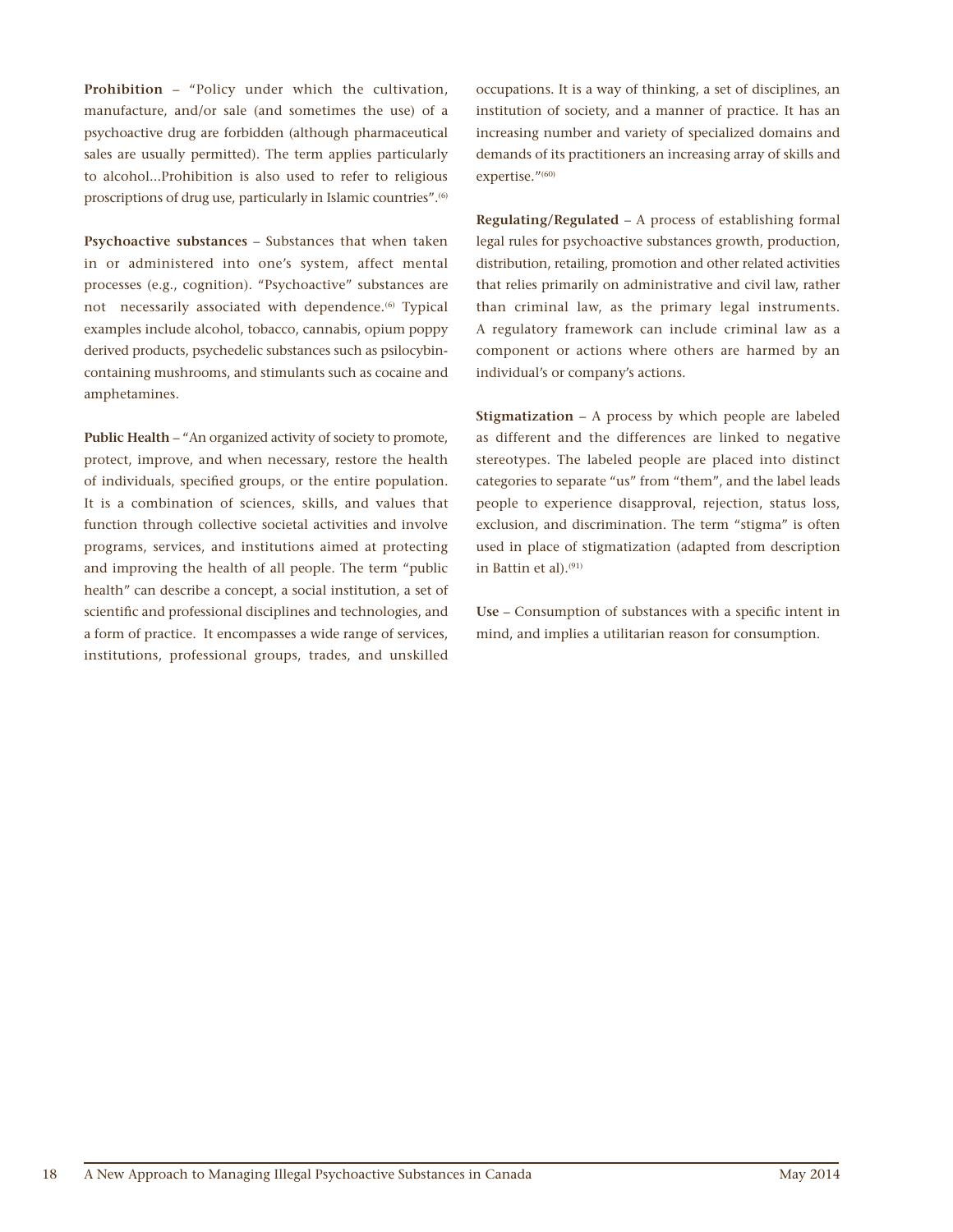# Appendix 1: CPHA Resolutions and Actions Regarding Illegal Psychoactive Substances and Harm Reduction

- 2011: CPHA became a signatory to the Vienna Declaration (the declaration of the 18th International AIDS Conference), a statement stressing that conventional illegal drug policies have failed to achieve their intended objectives and that evidence-based public health approaches are urgently needed
- May 2011: CPHA appears before the Supreme Court of Canada as an intervenor on behalf of Insite. The Court hands down its landmark judgment on September 30, 2011
- 2009: CPHA endorsed the development of Lower Risk Cannabis Use Guidelines. The focus of these guidelines is on modifying behaviours to reduce health harms and modifying changes in use patterns and practices or by using safer equipment.
- June 2008: CPHA released a statement commending the Supreme Court of British Columbia for granting Insite an exemption to the application of subsections 4 and 5 of the *Controlled Drugs and Substances Act*
- 2007 CPHA Resolution No. 2 Regulation of Psychoactive Substances in Canada calls for a national psychoactive substances regulation steering group to propose policy and regulatory improvements, guided by a comprehensive policy framework based on a public health approach.
- 2004 CPHA Resolution No. 3 Psychoactive Drugs A Public Health Approach calls to advocate that a public health approach be used in the development and implementation of a proposed national framework for action on substance use and abuse in Canada.
- 1997 CPHA Resolution No. 14 HIV/AIDS and Injection Drug Use Resolution calls for federal, provincial and territorial governments to adopt and implement the recommendations of the National Task Force on HIV, AIDS and Injection Drug Use founding the "HIV, AIDS and Injection Drug Use: A National Action Plan."
- 1993 CPHA Position Paper on HIV/AIDs Recognizes illegal drugs and addiction as a public health issue and harm reduction strategies such as needle exchange as being integral to the reduction of HIV transmission and overall health promotion and protection.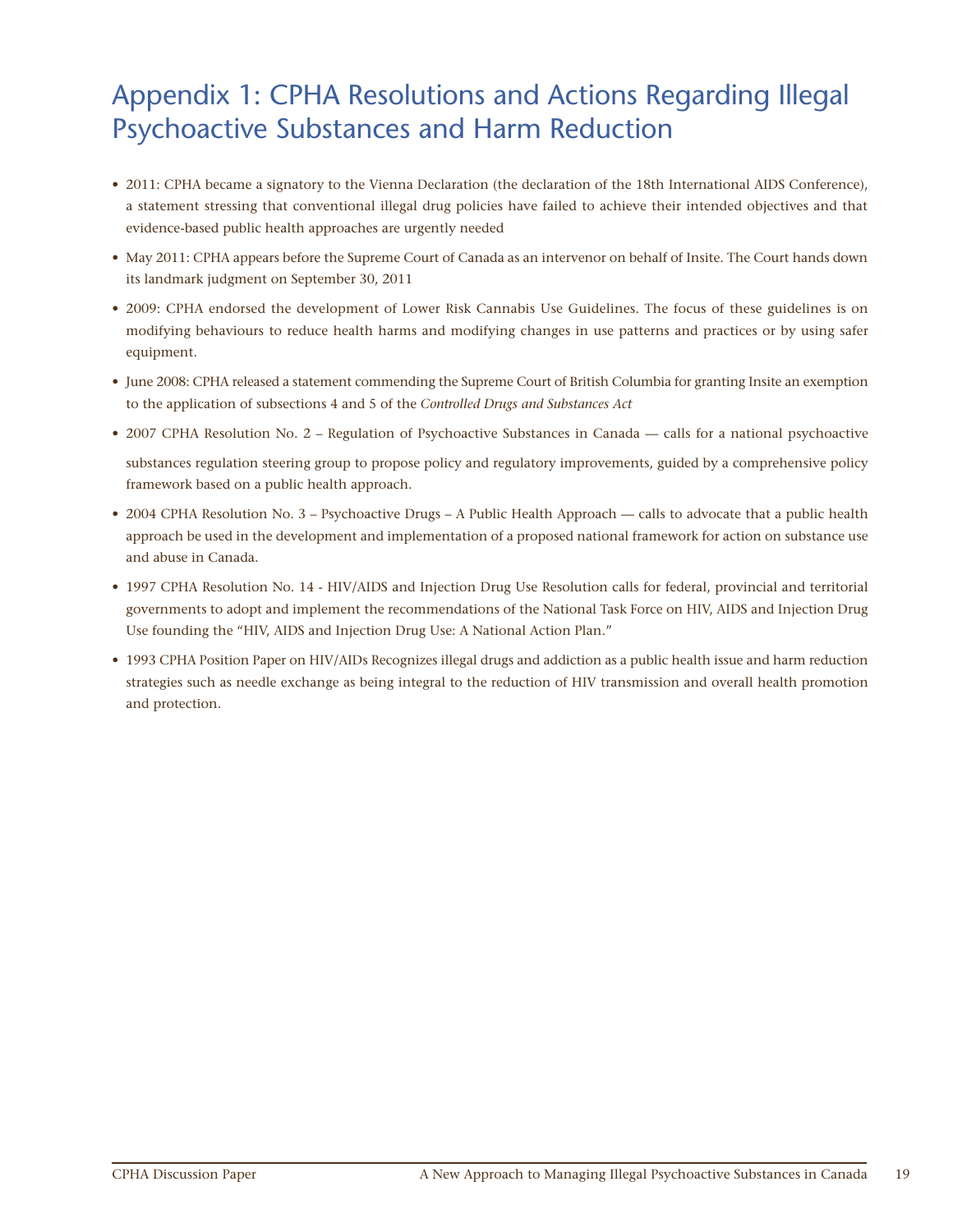# Appendix 2: Benefits and Harms Associated with Psychoactive Substances

|               | <b>Benefits</b>                                                                                                                                                                                | <b>Harms</b>                                                                                                                                                                                     |
|---------------|------------------------------------------------------------------------------------------------------------------------------------------------------------------------------------------------|--------------------------------------------------------------------------------------------------------------------------------------------------------------------------------------------------|
| Physical      | • Pain relief<br>• Assistance with sleep<br>• Decreased risk of cardiovascular disease<br>• Increased endurance, stimulation or<br>diminution of appetite                                      | • Toxicity<br>• Injury or death<br>• Infectious and chronic diseases<br>• Neurological damage and fetal alcohol<br>spectrum disorder<br>• Aggravation of existing physical disorders             |
| Psychological | • Relaxation<br>• Relief of stress and anxiety<br>• Increase alertness<br>• Assistance in coping with daily life<br>• Mood alteration<br>• Pleasure<br>• Performance or creativity enhancement | • Depression<br>• Impaired thinking<br>• Psychosis<br>• Maladaptive coping behaviours<br>• Dependency<br>• Addiction<br>• Aggravation of existing mental disorders                               |
| Social        | • Facilitation of social interaction<br>• Religious, spiritual or ceremonial use                                                                                                               | • Family violence<br>• Financial hardship<br>$\bullet$ Crime<br>• Vehicular incidents and violations<br>• Stigmatization and discrimination                                                      |
| Economic      | • Business and industrial activity<br>• Wealth generation<br>• Employment creation<br>• Agricultural development<br>• Tax revenue generation                                                   | • Lost productivity<br>• Costs of health, social, and criminal justice<br>services<br>• Property damage<br>• Illegal economic activities that avoid<br>taxation and distort/impair legal markets |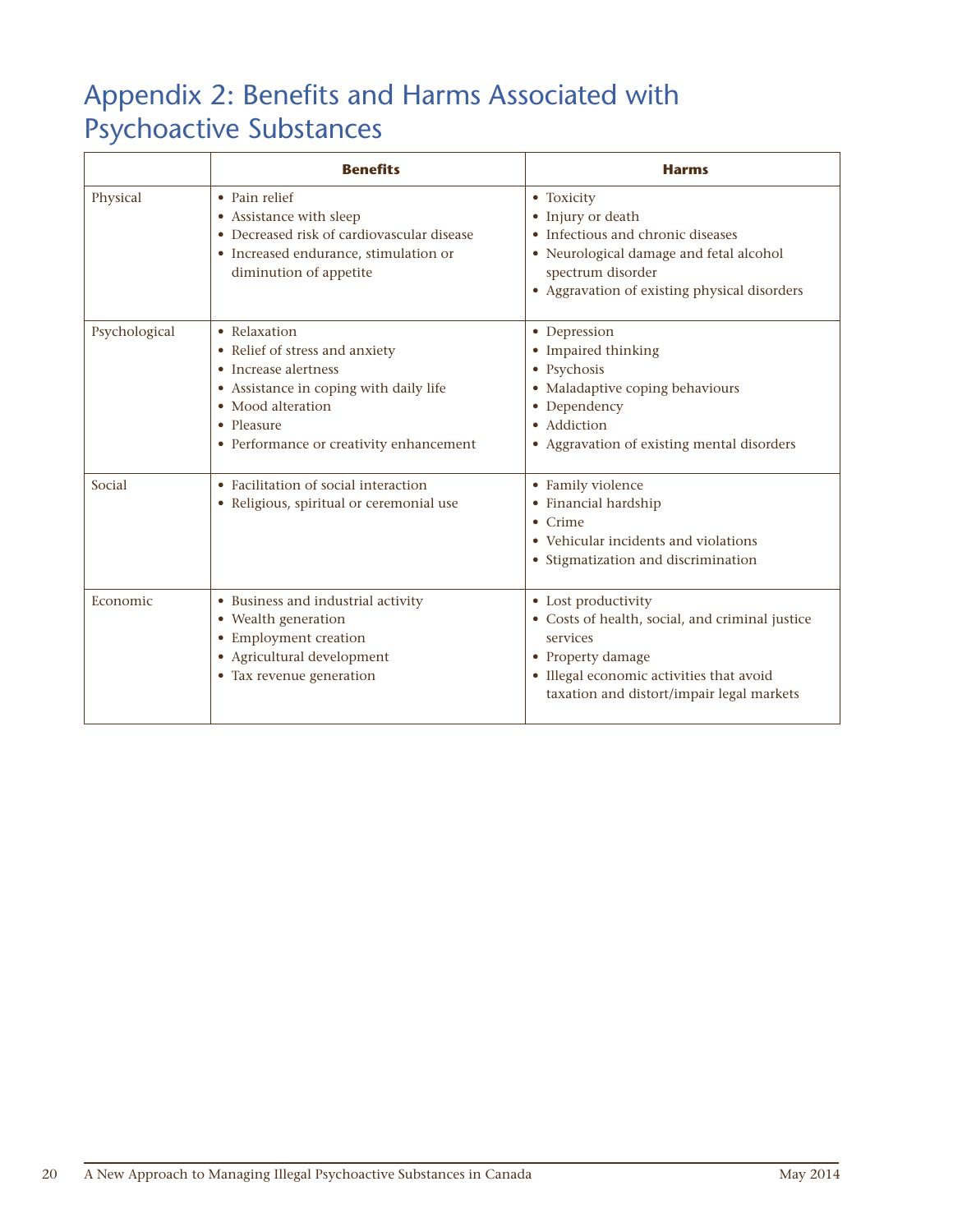### **REFERENCES**

- 1. Anonymous. *Globe and Mail.* April 16 2012*.*
- 2. The White House. *A drug policy for the 21st century.* http://www. whitehouse.gov/ondcp/drugpolicyreform*.* 2013*.*
- 3. Health Officers Council of British Columbia. *Public health perspectives for regulating psychoactive substances - What we can do about alcohol, tobacco and other drugs,* 2011*.*
- 4. Perry S, Reist D. *Words, values, and Canadians: A report on the dialogue at the national symposium on language*, Vancouver. University of Victoria; 2006.
- 5. Vienna Declaration http://www.viennadeclaration.com/index.html. 2010.
- 6. World Health Organization. *Lexicon of alcohol and drug terms*. World Health Organization; 2010.
- 7. Booth M. Opium: *A history. New York, NY: Thomas Dunn Books*; 1996.
- 8. Booth M. Cannabis: *A history. London, England: Transworld Publishers;* 2003.
- 9. United Nations Office on Drugs and Crime. *The challenge of new psychoactive substances.* 2013.
- 10. Commission on Social Determinants of Health. *Closing the gap in a generation: Health equity through action on the social determinants of health.* Geneva: World Health Organization. 2008.
- 11. Canadian Association of People Who Use Drugs. *Collective voices effecting change.* Final report of national meeting of peer run organizations of people who use drugs. April 2014.
- 12. Rehm J, Baliunas D, Brochu S, Fischer B, Gnam G, Patra J, et al. *The costs of substance abuse in Canada*, 2002. Ottawa: Canadian Centre on Substance Abuse. March, 2006.
- 13. National Advisory Committee on Prescription Drug Misuse. *First do no harm; responding to Canada's prescription drug crisis*. Ottawa: Canadian Centre on Substance Abuse; 2013.
- 14. Health Canada. *Canadian alcohol and drug use monitoring survey*  summary 2012. 2013.
- 15. United Nations Office on Drugs and Crime. *World drug report*. United Nations. 2013.
- 16. BC Ministry of Health Services. *Every door is the right door*. Government of British Columbia; 2004.
- 17. Anonymous. *A path forward: A provincial approach to facilitate regional and local planning and action.* First Nations Health Authority, British Columbia Ministry of Health and Health Canada. 2013.
- 18. Public Health Agency of Canada. *Estimates of HIV prevalence and incidence in Canada*, 2008. Surveillance and Risk Assessment Division, Centre for Communicable Diseases and Infection Control, Public Health Agency of Canada. 2009.
- 19. Rehm J, Gnam W, Popova S, Baliunas D, Brochu S, Fischer B, et al. *The costs of alcohol, illegal drugs, and tobacco in Canada*, 2002. J Stud Alcohol Drugs. 2007 11;68(6):886-95.
- 20. Lim S, et al. *A comparative risk assessment of burden of disease and injury attributable to 67 risk factors and risk factor clusters in 21 regions*, 1990–2010: A systematic analysis for the global burden of disease study 2010. Lancet. 2012;380:2224–60.
- 21. Auditor General of Canada. *Illicit drugs: The federal Government's role. Ottawa: Office of the Auditor General of Canada*; 2001.
- 22. Wyler L. S. *Report to congress; international drug control policy;*  Congressional Research Service; 2008 June 23.
- 23. Rhodes T. *Risk environments and drug harms: A social science for harm reduction approach*. International Journal of Drug Policy. 2009. 24. University of Victoria and Canadian Mental Health Association.
- *Understanding substance use, a health promotion perspective.* 2013
- 25. Muller C, Schumann G. *Drugs as instruments: A new framework for non-addictive psychoactive drug use.* Behavioural and Brain Science. 2011;34:293-347.
- 26. Galea S. et al. *The social epidemiology of substance use.* Epidemiologic Reviews. 2004;26.
- 27. Pauly B. *Harm reduction through a social justice lens*. International Drug Policy Journal. 2008;19:4-10.
- 28. Spooner C, *Heatherington K. Social determinants of drug use: Technical report number 228*. Sydney: National Drug and Alcohol Research Centre, University of New South Wales; 2004.
- 29. Stockwell T. *Preventing harmful substance use: The evidence base for policy and practice*. Chichester, England ; Hoboken, NJ: John Wiley & Sons; 2005.
- 30. Kendall P. *Health, crime, and doing time; Office of the provincial health officer*. Victoria, BC: Government of British Columbia. 2013.
- 31. Reinarman C. *The social construction of drug scares in constructions of deviance: Social power, context, and interaction*. In: P. and P. Adler, editor. Wadsworth Publishing Co.; 1994. p. 92-103.
- 32. Jelsma M. *The development of international drug control: Lessons learned and strategic challenges for the future. Global Commission on Drug Policies.* 2011.
- 33. Government of Canada. *Controlled Drugs and Substances Act.* 1996.
- 34. Government of Canada. *Marihuana for Medical Purposes Regulations*. 2013.
- 35. Anonymous. *The history and development of the leading international drug control conventions*. Library of Parliament. 2001.
- 36. Giffen PJ, Endicott S, Lambert S. *Panic and indifference: The politics of Canada's drug laws: A study in the sociology of law.* Canadian Centre on Substance Abuse; 1991.
- 37. Nolin PC. *Cannabis: Our position for a Canadian public policy report of the Senate special committee on illegal drugs.* Ottawa: Senate of Canada; 2002.
- 38. Stop the violence *BC* http://stoptheviolencebc.org/*.*
- 39. Attorneys General. *Former attorneys general endorse stop the violence BC.*
- 40. Canadian Drug Policy Coalition. *Getting to tomorrow: A report on Canadian drug policy.* 2013.
- 41. Marks J. The paradox of prohibition. *In: Brewer C, editor. Treatment options in addiction: medical management of alcohol and opiate use.* London: Gaskell; 1993. p. 77-85.
- 42. Beauchesne L. *Les drogues: Les coûts chachés de la prohibition.* Lanctôt Éditeur. 2005;Outremont, QC:175-81.
- 43. Werb D, Kerr T, Nosyk B, Strathdee S, Montaner J, Wood E. *The temporal relationship between drug supply indicators: An audit of international government surveillance systems.* BMJ Open. 2013;3(e003077).
- 44. Degenhardt L, Chiu WT, Sampson N, et al. T*oward a global view of alcohol, tobacco, cannabis and cocaine use: Findings from the WHO world mental health survey.* PLoS Medicine. 2008;5(7):e141.
- 45. Babor T, et al. *Alcohol: No ordinary commodity: Research and public policy.* Oxford University Press, 2010, New York, NY.
- 46. Canadian Institute for Health Research. *Researching the hardest to reach--treating the hardest-to-treat: Summary of the primary outcomes of the North American opiate medication initiative (NAOMI.summary)*. 2008.
- 47. DeBeck K, Wood E, Montaner J, Kerr T. *Canada's 2003 renewed drug strategy - an evidence-based review.* HIV/AIDS Policy and Law. 2006 December;11(2/3):1-11.
- 48. Kerr T, Small W, Wood E. *The public health and social impacts of drug law enforcement: A review of the evidence.* International Journal of Drug Policy. 2005;16:210-220.
- 49. Werb D, Rowell G, Kerr T, Guyatt G, Montaner J, Wood E. *Effect of drug law enforcement on drug-related violence: Evidence from a scientific review.* Vancouver: Urban Health Research Initiative, British Columbia Centre for Excellence in HIV/AIDS; 2010.
- 50. Room R, Fischer B, Hall W, Lenton S, Reuter P. *Cannabis policy: Moving beyond stalemate.* Oxford; New York: Oxford University Press; 2010.
- 51. Barrett D, Lines R, Schliefer R, Elliot R, Bewley-Taylor D. *Recalibrating the regime: The need for a human rights based approach to drug policy.* UK: The Beckley Foundation and the International Harm Reduction Association; 2008.
- 52. Carstairs C. *Jailed for possession: Illegal drug use, regulation, and power in Canada, 1920-1961*. Toronto: University of Toronto Press; 2006.
- 53. Saucier R, Wolfe D, Kingsbury K, Silva P. *Treated with cruelty: Abuses in the name of rehabilitation & treatment or torture? Applying international human rights standard to drug detention centers.* New York, NY. Open Society Foundations; 2011.
- 54. Count the costs http://www.countthecosts.org/.
- 55. Nutt D, King L, Nichols D. *Effects of schedule I drug laws on neuroscience research and treatment innovation.* Nature Reviews Neuroscience. 2013;14(8):577-85.
- 56. Global Commission on Drug Policy. *The war on drugs and HIV/AIDS: How the criminalization of drug use fuels the global pandemic.* 2012.
- 57. Global Commission on Drug Policy. *War on drugs: Report of the global commission on drug policy.* Global Commission on Drug Policy; 2011 June.
- 58. Room R, Reuter P. *How well do international drug conventions protect public health?* The Lancet. 2012 7;379(9810):84-91.
- 59. Organization of American States. *The drug problem in the Americas.*  Organization of American States. 2013.
- 60. Last J. A dictionary of public health. *Oxford University Press;* 2006.
- 61. Frank J, Di Ruggiero E, Moloughney B. *Proceedings of the "Think tank on the future of public health in Canada" Calgary, May 10, 2003.* Can J Public Health. 2004;95(1):6-11.
- 62. Anonymous. *Improving public health infrastructure in Canada.* Ottawa: Health Canada; 2005.
- 63. Canadian Charter of Rights and Freedoms. 1982.
- 64. Canadian HIV/AIDS Legal Network. *Nothing about us without us greater, meaningful involvement of people who use illegal drugs: A public health, ethical, and human rights imperative.* Canadian HIV/AIDS Legal Network. 2005.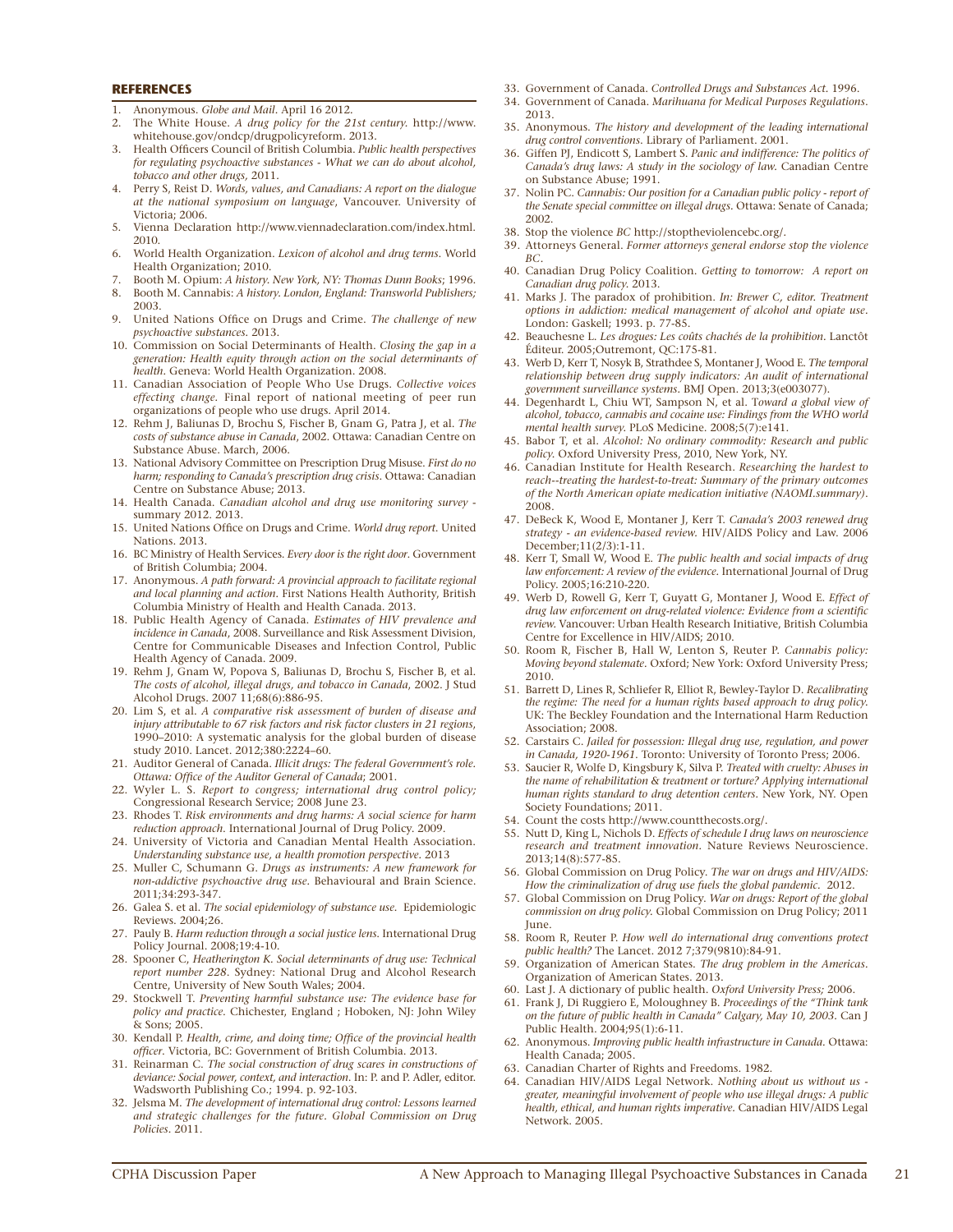- 65. World Health Organization. *Ottawa charter for health promotion.* 1986 Ottawa.
- 66. Angus Reid Opinion Poll. *Most Americans and Canadians are ready to legalize marijuana.* Angus Reid Public Opinion. November 28 2012.
- 67. Angus Reid Opinion Poll. *Support for legalization and decriminalization.* Angus Reid Public Opinion. October 23 2012.
- 68. Armenta A. *Drug policy guide.* International Drug Policy Consortium; 2010 March.
- 69. Canadian Centre on Substance Abuse. *National framework for action to reduce the harms associated with alcohol and other drugs and substances in Canada.* 2005.
- 70. Canadian Centre on Substance Abuse. *Stronger together, Canadian standards for community-based youth substance abuse prevention.* 2010.
- 71. UK Drug Policy Commission. *Charting new waters: Delivering drug policy at a time of radical reform and financial austerity.* 2012.
- 72. National Treatment Strategy Working Group. *A systems approach to substance use in Canada: Recommendations for a national treatment strategy.* Ottawa: Canadian Center on Substance Abuse. 2008.
- 73. City of Vancouver, Drug Policy Program. *Preventing harm from psychoactive substance use.* City of Vancouver, 2005.
- 74. Toronto Drug Strategy Advisory Committee. *The Toronto drug strategy: A comprehensive approach to alcohol and other drugs.* 2005.
- 75. Government of Canada. *National anti-drug strategy.* 2012.
- 76. Beauchesne L. *Les drogues: Légalisation et promotion de la santé.* Bayard Canada Livres. 2006; Montreal, QC:173-7.
- 77. UNICEF Office of Research. *Child well-being in rich countries: A comparative overview.* Florence: UNICEF Office of Research. Report No.: Innocenti Report Card 1, 2013.
- 78. Oviedo-Joekes E, Brissette S, Marsh D, Lauzon P. *Diacetylmorphine versus methadone for the treatment of opioid addiction.* New England Journal of Medicine. 2009;361(8):777-86.
- 79. Nosyk B, Guh DP, Bansback NJ, Oviedo-Joekes E, Brissette S, Marsh DC, et al. *Cost-effectiveness of diacetylmorphine versus methadone for*

*chronic opioid dependence refractory to treatment.* Can Med Assoc J. 2012;184(6):317-28.

- 80. Woo A. *B.C. doctors given health Canada approval to prescribe heroin.* The Globe and Mail – British Columbia. 2013.
- 81. Wood E, Tyndall M, Montaner J, Kerr T. *Summary of findings from the evaluation of a pilot medically supervised safer injecting facility.* Can Med Assoc J. 2006;175(11):1399.
- 82. Greenwald G. *Drug decriminalization in Portugal: Lessons for creating fair and successful drug policies*: Cato Institute; 2009.
- 83. Hughes C, Stevens A. *What can we learn from the Portuguese decriminalization of illicit drugs?* Br J Criminol. 2010 11;50(6):999- 1022.
- 84. Government of New Zealand. *Psychoactive substances.* http://www. health.govt.nz/our-work/regulation-health-and-disability-system/ psychoactive-substances.
- 85. Government of British Columbia. *Healthy minds, healthy people.* Monitoring progress: First annual report 2011.
- 86. Babor T, et al. *Drug policy and the public good.* UK: Oxford University Press; 2010.
- 87. The Canadian oxford dictionary. Barber K, editor. Don Mills Ontario: Oxford University Press; 1998.
- 88. Government of Canada. *Determinants of health.* http://www.phacaspc.gc.ca/ph-sp/determinants/index-eng.php.
- 89. BC Ministry of Health. *Harm reduction.* http://www.health.gov.bc.ca/ cdms/harmreduction.html.
- 90. Benschop A, Rabes M, Korf D. *Pill testing, ecstasy, and prevention: A scientific evaluation in three European cities.* Rozenburg Publishers, Amsterdam. 2002.
- 91. Battin MP, et al. *Drugs and justice.* Oxford University Press ed. Oxford. 2008.
- 92. United Nations. *United Nations treaty collection.* https://treaties.un.org/ Home.aspx?lang=en